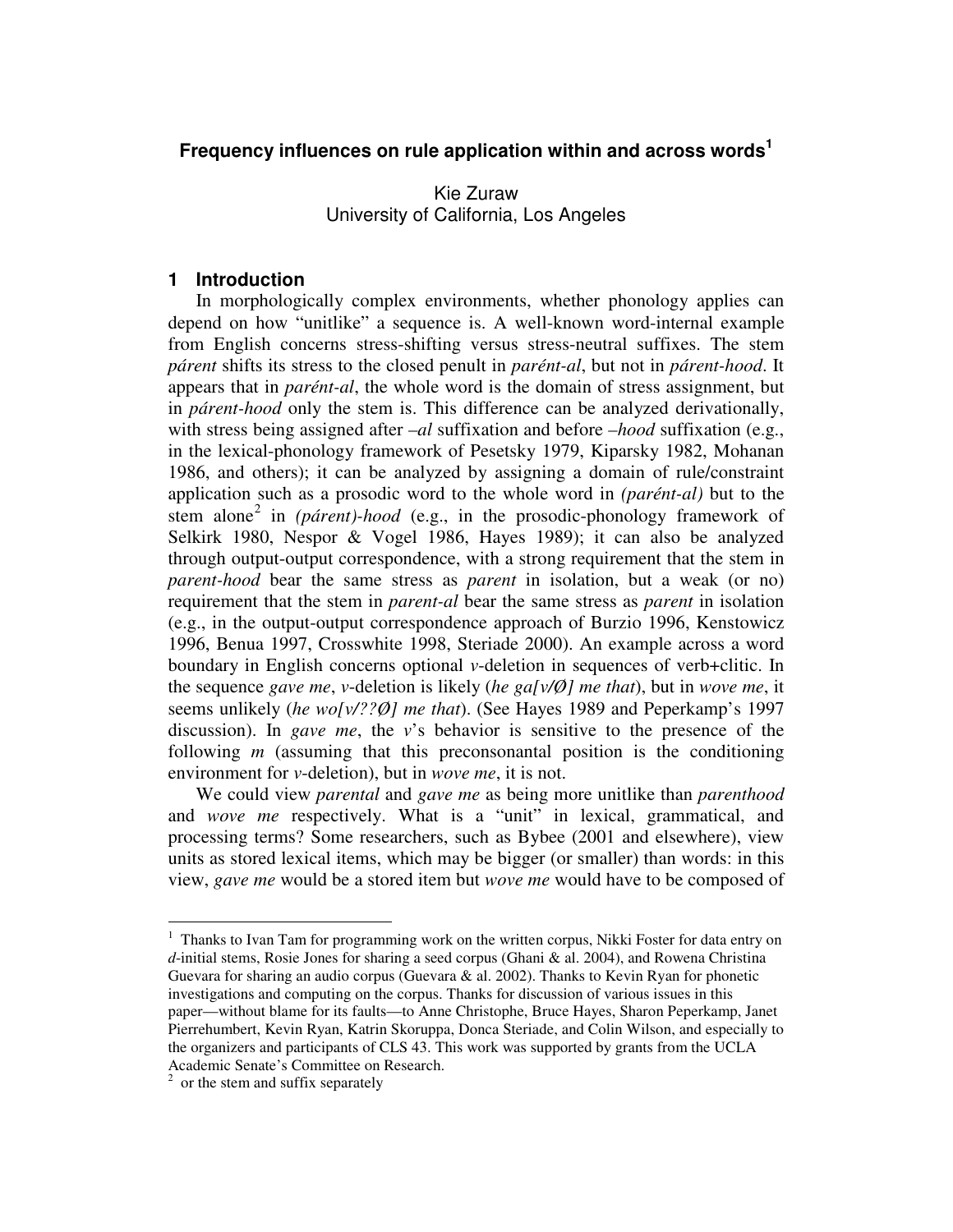the separate items *wove* and *me*; similarly, *parental* would be a stored item but *parenthood* would be composed of the separate lexical items *parent* and *hood*. Phonology like *v*-deletion and stress shifting would be more likely to apply within a stored lexical item. For other researchers, items of various sizes may be stored, but what matters is how an item is accessed—thus, *parenthood* might well be a stored item, and yet the word could still tend to be accessed decompositionally (e.g., Hay 2003). And for yet other researchers, stored items can contain morpheme boundaries (as in *parent+hood*) that influence their phonological behavior (e.g., Baroni 2001, where a word may have competing representations with and without morpheme boundaries: *parenthood* vs. *parent+hood*). The differences between units and non-units can result from frequency (Bybee proposes that frequent sequences become stored items), from relative frequency (Hay proposes that access route is influenced by which is more frequent, the whole sequence or its subparts), from distribution cues that learners use to guess boundary locations (Baroni 2000), or from phonological cues to boundary locations (Trubetzkoy 1939, Raffelsiefen 1999, Hay 2003).

Explanations for frequency and boundary-signal effects on the phonological behavior of morphologically complex sequences all depend on models—explicit to varying degrees—of lexical learning, storage, and access. The model of word recognition proposed by Hay (2003), for example, starts with a fast phonological preprocessor (Pierrehumbert 2002) that chunks the speech stream using purely phonological cues, such as phoneme sequences that would be unusual within a monomorphemic word—this accounts for the effect of boundary signals. Then, lexical items of various sizes—*happy, fortunate, unhappy, unfortunate, un* become activated according to their similarity to the target and resting activation, which is a function of frequency. A word that is more frequent than its stem (e.g., *unfortunate*) will tend to be accessed directly, whereas a word that is less frequent than its stem (*unhappy*) will tend to be accessed via its component parts (*un*, *happy*): the components become activated and spread activation to the whole word.

This paper presents three optional phonological processes in Tagalog, investigating their application quantitatively. For the first and most extensively discussed rule, tapping (section 2), it will be shown that the rule applies variably and is subject to frequency influence in prefixed words and word+clitic combinations, but applies—or is blocked—more uniformly in suffixed words and two-syllable  $(\sigma\sigma)$  reduplication. A grammar is proposed that restricts where frequency can have an effect. The second rule, vowel raising (section 3), is also subject to frequency influences and a phonological influence in one environment  $(\sigma\sigma$ -reduplication), but is subject only to phonological influences in another (suffixed words); this lack of frequency influence in suffixed words is predicted by the grammar proposed for tapping. The third rule, nasal substitution (section 4), is of interest because it is applicable only at the prefix-stem boundary: although it applies most often in higher-frequency words—subject to phonological restrictions—the morpheme boundary in these words must not be entirely erased.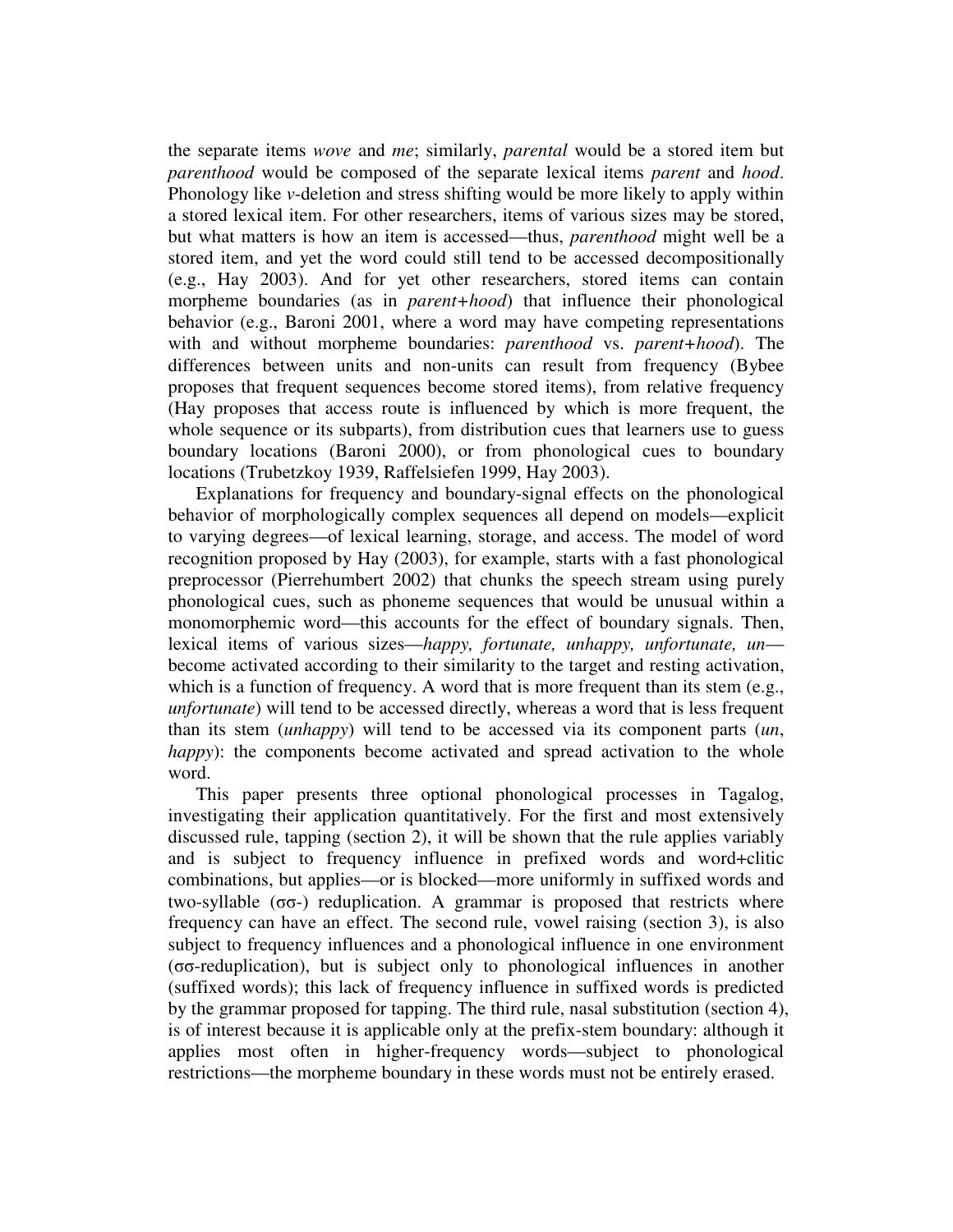In order to achieve a sufficiently large data set, this paper relies on written data, from a corpus composed of web pages (targeted to be 'probably Tagalog') consisting of about 20 million Tagalog words. The corpus is described in Zuraw 2006, although the version used here has additionally been subjected to boilerplate stripping (using Baroni 2005). Although phonetic data is not discussed here, corroboration for the written data on tapping comes from analysis by Kevin Ryan of an audio corpus of spoken Filipino created by Guevara et al. (2002). Glosses are drawn from English 1986.

# **2 Case study I: tapping**

# **2.1 Overview**

The Tagalog phenomenon to be discussed in the most detail here, tapping, concerns the distribution of  $[d]$  (spelled *d*) and  $[r]$ , spelled *r*. The examples below are given in normal spelling (often with additional hyphens to mark morpheme boundaries), except for some phonetic transcriptions, given in square brackets.

Among native monomorphemic words, the two sounds are, with few exceptions, in complementary distribution: *r* occurs intervocalically (*araw* 'sun, day') and *d* elsewhere (*dapat* 'should', *likod* 'back', *ganda* 'beauty', *idlip* 'nap'). Loans have introduced exceptions in both directions, with intervocalic *d* (*barkada* 'group'), and non-intervocalic *r* (*radyo* 'radio', *ambasador* 'ambassador', *sobra* 'too much', *barkada* 'group'). Among the native words, there is an alternation parallel to the complementary distribution, whereby a *d* that becomes intervocalic becomes *r*. For example, the stem *lakad* 'walk' has the suffixed form *lakar-an* 'to be walked on'. Schachter and Otanes (1973) describe some of the environments for tapping. When a *d*-final stem takes a vowel-initial suffix, tapping is described as obligatory, as *lakad*, *lakar-an*. When a *d*-initial stem takes a vowel-final prefix, Schachter and Otanes describe variation, implied by the presentation to be across words rather than within words: *dumi* 'dirt' *ma-rumi* 'dirty' but *dahon* 'leaf' ma-dahon 'leafy'. This includes the CV- or CV:- reduplicant: *dambong* 'plunder' *man-da-rambong* 'plunderer' vs. *dula* 'drama' vs. *man-du-dula* 'dramatist. (Unfortunately, there are no *d*-initial suffixes or *d*-final prefixes.) Schachter and Otanes don't discuss the application of tapping in two-syllable  $(\sigma\sigma)$ reduplication, 3 but all their examples have no reduplication: *dala-dala* 'load carried', *agad-agad* 'at once' (in the *agad-agad* cases, we might not expect tapping anyway, since, at least in careful speech, the stems begin with a glottal stop:  $[2\text{agad}2\text{agad}]$ ). A final environment for tapping is clitic-initially: the clitics *daw* 'reportedly' and *din* 'also' have allomorphs *raw* and *rin* that can occur after vowel-final words or clitics (and, less frequently, after consonant-final words): *ako raw* ~ *ako daw* 'me, reportedly' and *ako din ~ ako rin* 'me too'.

<sup>3</sup> Most Tagalog roots are two syllables, so this reduplication pattern will often appear to copy the whole root. But, for longer roots, only the first two syllables are copied: *pare-pareho* 'very similar' from *pareho* 'similar'.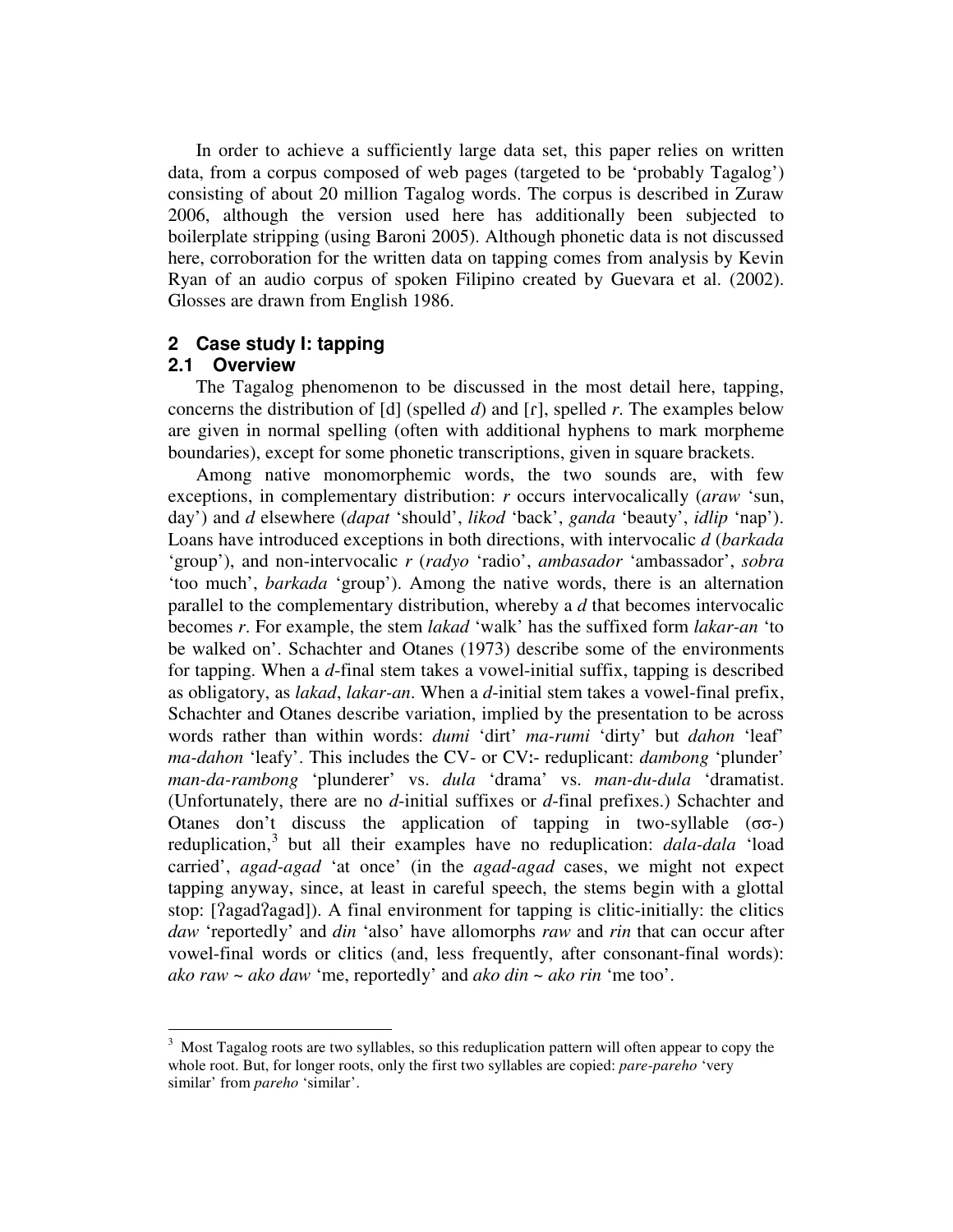# **2.2 Prefixed words**

The written corpus data agree with Schachter and Otanes's description of prefixed words. All word types (unlemmatized) in the corpus were run through a morphological segmenter that undoes nonconcatenative morphology/phonology, and words that could be prefixed forms of known, native roots—with the prefix being vowel-final and the stem being *d*-initial, and additional affixes preceding or following the prefix+root sequence allowed—were identified.

Figure 1 is a histogram showing results for words with a corpus frequency of at least 10 (lower-frequency words are shown below). The words are divided, along the horizontal axis, into bins indicating the rate at which the word is spelled with *r*. Words that are spelled with *r* only 0-5% of the time (i.e., are spelled with *d* 95-100% of the time), such as *ma-dahon*, are counted in the leftmost bin, and words that are spelled with *r* 95-100% of the time, such as *ma-rumi*, are counted in the rightmost bin. There are relatively few words with intermediate rates of *r*.



**Figure 1:** Written-corpus data for prefixed words with frequency  $\geq 10$ .

What determines whether a prefixed word undergoes tapping? As a first approximation to the analysis to be proposed in section 2.5, suppose that tapping is blocked just in case the /VdV/ sequence is split over two separately accessed lexical units. I will assume (following, e.g., Baayen & Schreuder 1999) a dualroute view of lexical access: a prefixed word can be accessed either directly or via its components, and which route is used depends in part of the relative frequencies of the word and its subparts (Hay 2003). A word like *ma-dahon*, which is less frequent in the corpus than its stem *dahon* (9 vs. 1,947 occurrences in the corpus), would probably be accessed via its components *ma* and *dahon*—thus, the /ada/ sequence is split over two accessed units (though it also occurs within the whole word, which is presumably accessed too). By contrast, a word like *ma-runong* 'intelligent', which is more frequent than its stem *dunong* 'knowledge' (9,164 vs. 902) is expected to be accessed directly, and thus no accessed-unit boundary interrupts the /adu/ sequence, and tapping is free to apply. The predictions of such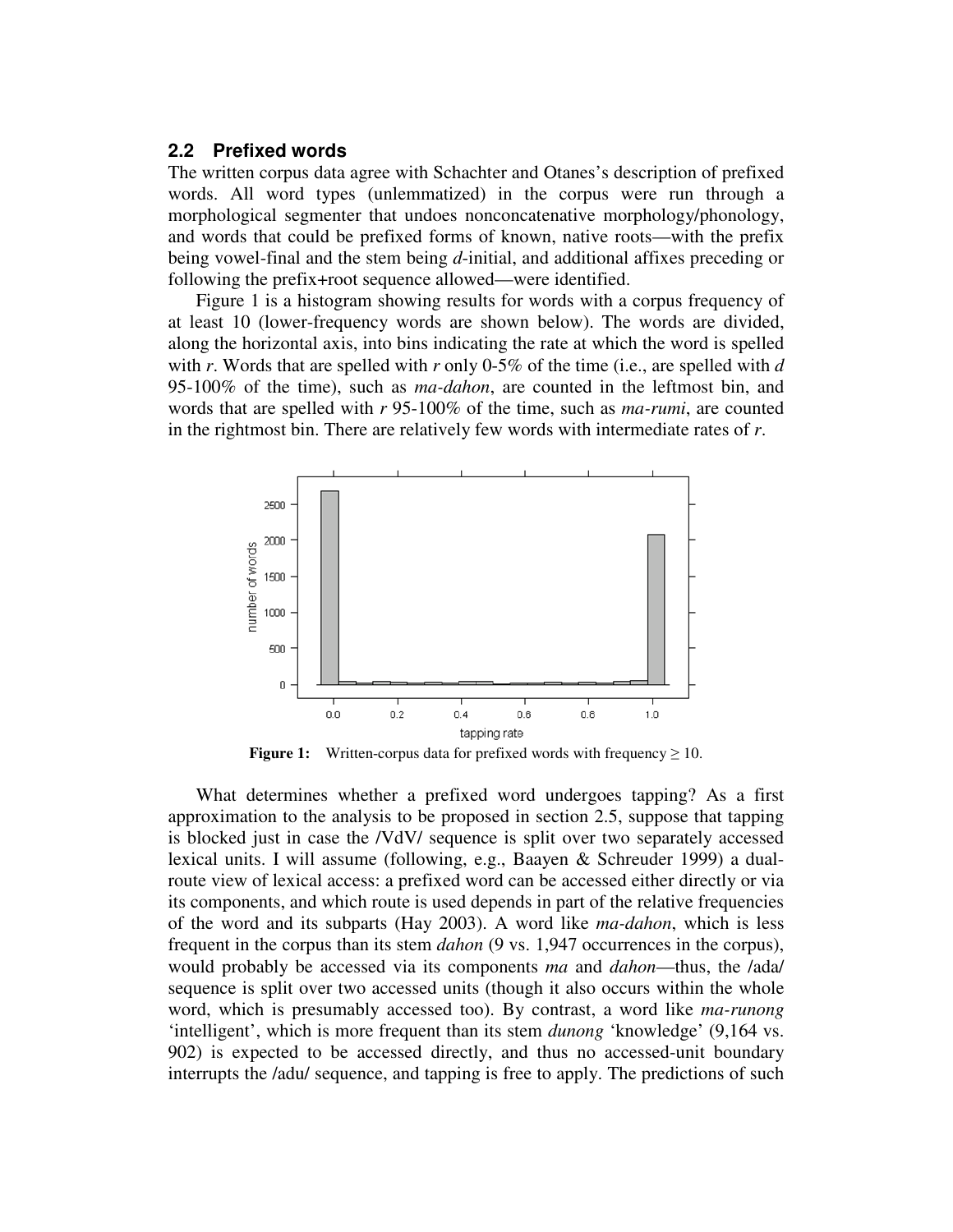a model for an individual word depend on just how the model is implemented, and this paper will not explore any such predictions in detail, but instead will simply use word frequency as a proxy for lexical-access effects. In general, it will be expected that higher-frequency words should tend to be accessed through the whole-word route, and lower-frequency words should tend to be accessed through the decomposed route.

The effect of frequency in the prefixed words can be seen in Figure 2, which shows a histogram like Figure 1 for five subsets of the prefixed words. The cell labeled "A:2 to 4" shows how many words with frequency from 2 to 4 have each rate of tapping, the cell labeled "B:5 to 9" shows the data for words with frequency 5 to 9, etc. We can see that among the lowest-frequency words (A, B, and C), there are slightly more non-tapped words than tapped. Among the words with intermediate frequency (D) the split is about even, and among the highestfrequency words (E) tapping predominates. Thus, the effect of word frequency is as expected, suggesting a role for lexical access in determining whether a prefixed word undergoes tapping or not.



**Figure 2:** Prefixed words, grouped by frequency.

## **2.3 Suffixed words**

Turning now to the suffixed words (*lakad+an*), recall that tapping is claimed to be obligatory there. This is supported by the corpus results—nearly all the suffixed words are consistently spelled with *r*: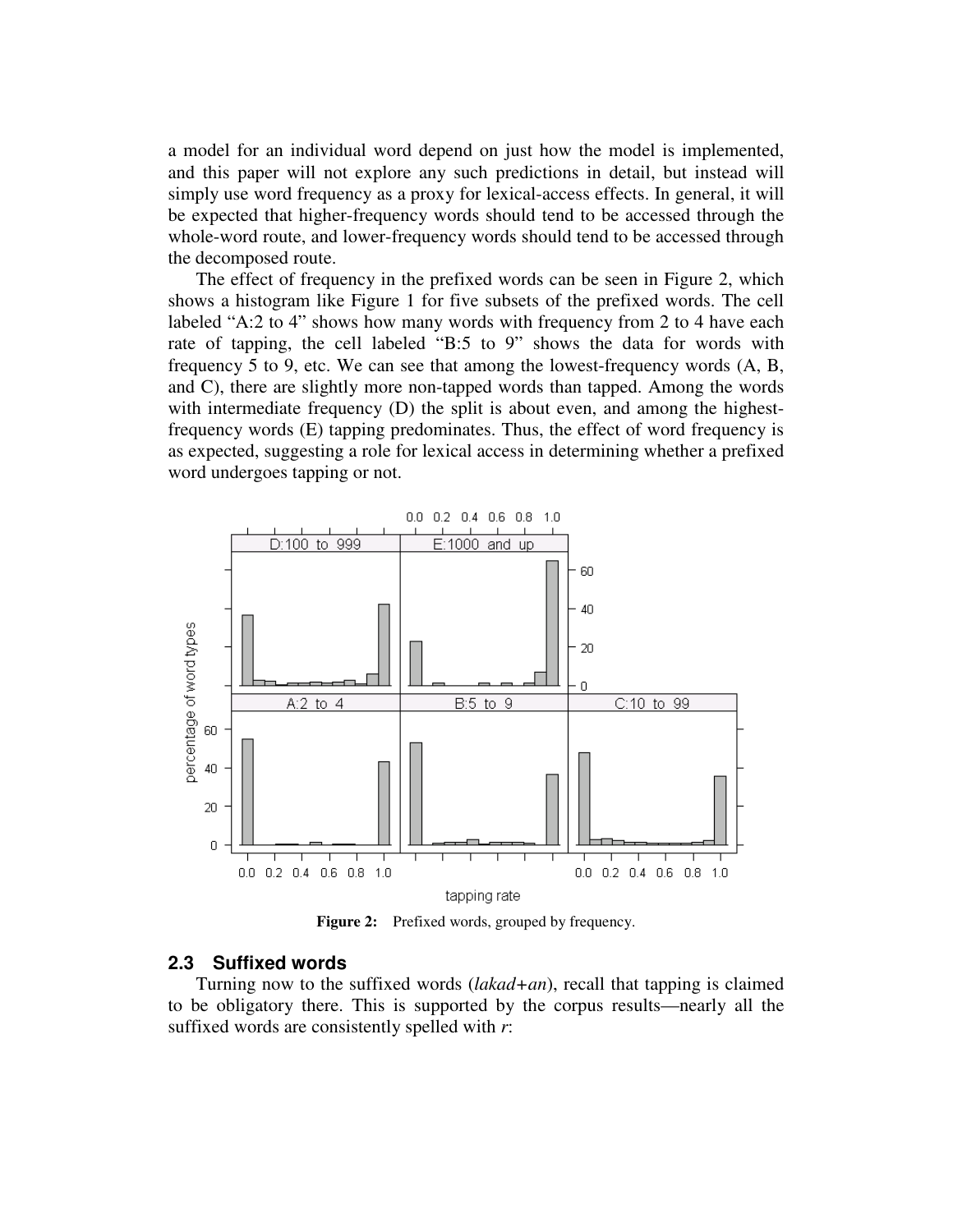

**Figure 3:** Suffixed words, no frequency cutoff.

# **2.4 Two-syllable reduplication**

Schachter and Otanes don't list  $\sigma\sigma$ -reduplication (*dala-dala*, *agad-agad*) as an environment where tapping can occur. This reduplication is of particular interest because  $\sigma$ -reduplicated words, impressionistically, appear to have the same prosody as compounds—each copy seems to bear a primary stress—but they are much easier to identify automatically than are compounds.

The spellings in the written corpus are mostly with *d*, as shown in Figure 4, which excludes words of the type *agad-agad* (there are not many), where tapping would not be expected anyway. Furthermore, non-tapping predominates in all the frequency categories; it is not concentrated in lower-frequency words as would be expected if there were a frequency effect. I interpret these results to mean that tapping is essentially not allowed in this environment, though there are numerous exceptions. (There are 11 words in Figure 4 with  $\geq 50\%$  tapping; of those, 5 are from the root *dami* 'amount', e.g. *marami-rami* 'very many'. The root *dami* occurs mainly in the extremely high-frequency word *marami* 'many'.)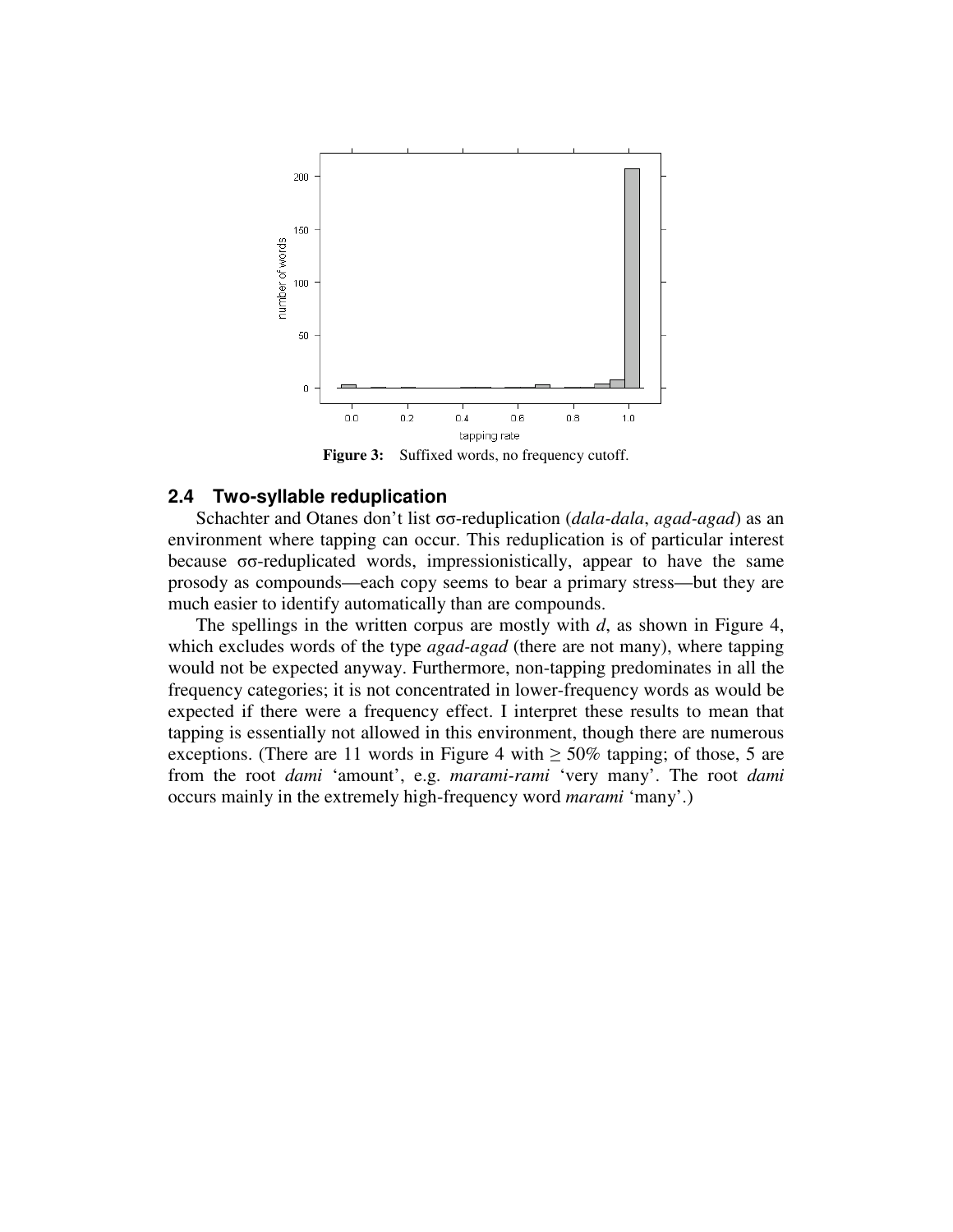

**Figure 4:**  $\sigma\sigma$ -reduplicated words (84 word types total).

# **2.5 Grammar**

We have seen that in prefixed words, frequency correlates with tapping behavior. In suffixed words, tapping occurs regardless of frequency, and in  $\sigma\sigma$ reduplicated words, tapping rarely occurs, regardless of frequency. It seems, then, that even if lexical access route can explain some of tapping's distributions, we still need a grammar in the traditional sense. The grammar will be implemented here, for concreteness, using Optimality Theory (Prince & Smolensky 1993/2004), but other approaches might be possible. 4 The essential properties of the grammar proposed here are that it requires the stem+suffix to be in the same domain for tapping, it requires stem+stem (the structure assumed for  $\sigma\sigma$ -reduplication) to form two separate domains, and it allows two options for prefixation.

The proposed analysis will rely on prosodic domains (e.g., Selkirk 1980), following analyses of Northern Italian *s*-voicing by Nespor & Vogel 1986 and Peperkamp 1997. The domain of tapping will be called the prosodic word (or pword, symbolized  $\omega$ ), since it is roughly the size of a morphological word and primary stress seems to have a similar domain<sup>5</sup> (the prosodic word being the label given to the domain for primary stress in many languages). A key assumption, following these earlier authors, is that domains posited to account for overt prosodic properties such as primary stress, pitch-accent placement, boundary-tone

Hayes et al. 2003 was used to check rankings.

 $<sup>5</sup>$  The stem+suffix clearly forms a single unit for stress assignment, with stress shifts taking place</sup>  $(e.g., *lákad*, *lakár-an*), suggesting a single p-word. In  $\sigma\sigma$ -reduplied words, treated here as$ containing two p-words, each copy, impressionistically, bears a main stress. The stress relationship of prefixes and stems is less clear.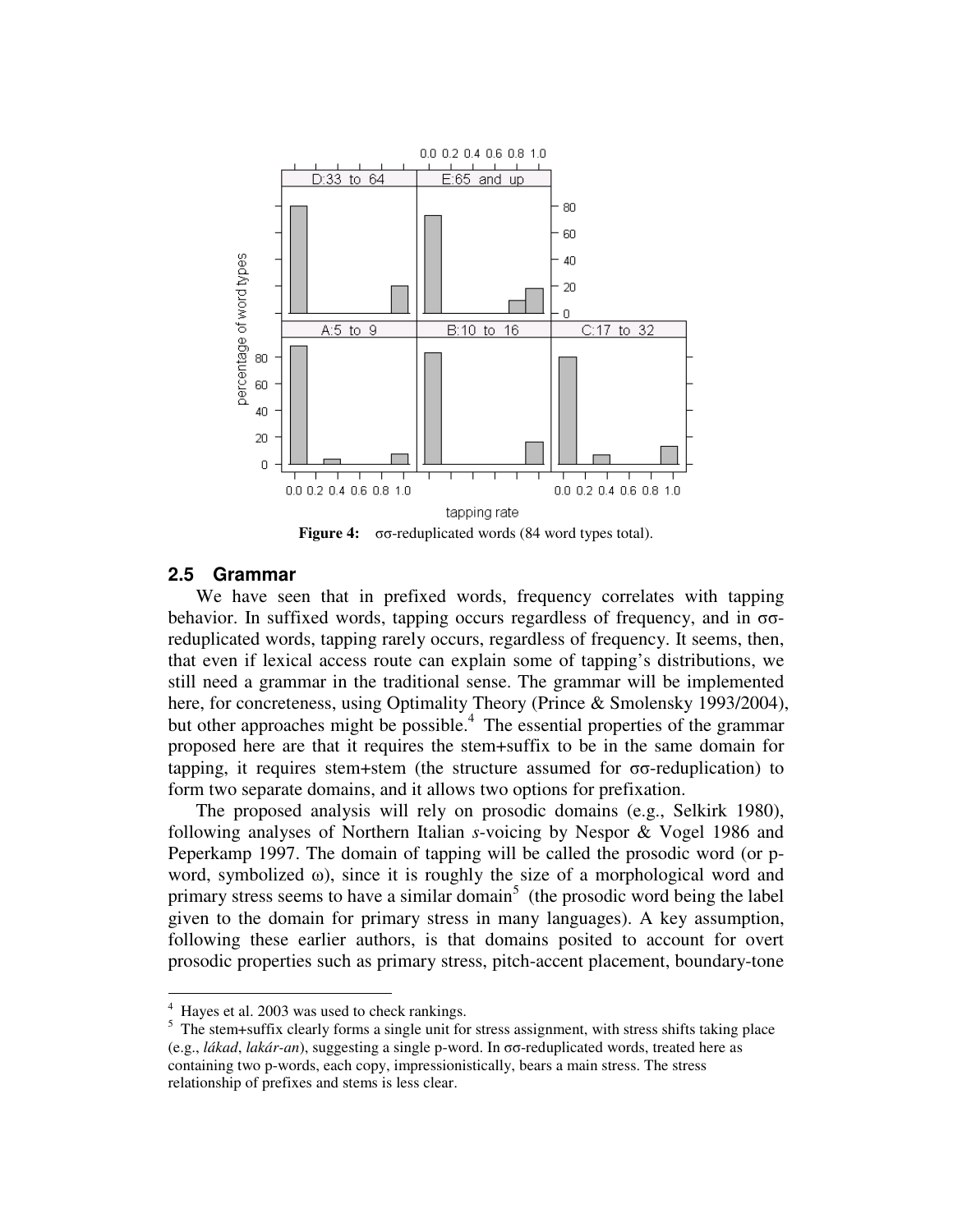placement, and final lengthening also act as domains for the application of segmental rules, such as tapping.

The constraint against tapping, given in (1), applies only within a prosodic word. 6 The structures that the grammar will derive are shown in (2), in two formats.

- (1)  $*(...VdV...)$ <sub>0</sub>: the sequence vowel-[d]-vowel, uninterrupted by a p-word boundary, is forbidden.
- (2) a.  $(prefix+stem)_0$  p-word prefix stem *tapping applies* b.  $(\text{prefix}+(stem)_{0})_{0}$  p-word p-word prefix stem *no tapping* c.  $(\text{stem+suffix})_{\omega}$  p-word stem suffix *tapping applies* d.  $(\text{redup}_{\sigma\sigma})_{\omega}+(\text{stem})_{\omega}$  p-word p-word  $\int_{\text{redup}_{\sigma\sigma}}^{\text{l}} \frac{1}{\text{stem}}$  *no tapping*

For prefixed words, the choice between the two structures is made by an Alignment constraint (McCarthy & Prince 1993) much like Prince and Smolensky's (1993/2004) Lx $\approx$ PR, one of whose versions (p. 114) could be rephrased as ALIGN(LexWd,L,PWd,L), requiring the left edge of any lexical word (here, tentatively, noun, verb, adjective) to coincide with the left edge of some prosodic word. The difference here is that rather than depending on the syntactically-defined "LexWd", the constraint refers to accessed lexical units:

(3) ALIGN(AccU,L,PWd,L): the left edge of any accessed lexical unit must coincide with the left edge of some prosodic word.

If the stem has been accessed separately, as in the input to (4), the alignment constraint rules out a simple structure (candidates *c*, *d*). A recursive structure with the prefix doesn't satisfy the alignment constraint either (*f*), and we are left with a recursive structure (*a*, *b*) or separate p-words for the prefix and stem (*e*). Because *e* and the winning *a* are homophonous, this example does not argue for the grammar to choose one over the other. As will be seen later in the discussion of

<sup>&</sup>lt;sup>6</sup> It is crucial that the constraint is violated when the *VdV* sequence occurs uninterrupted by a pword boundary, as opposed to when the whole *VdV* sequence is dominated by some p-word node, because in recursive structures such as will be proposed below, a sequence can be dominated by the same p-word node and yet interrupted by the boundary of a lower p-word.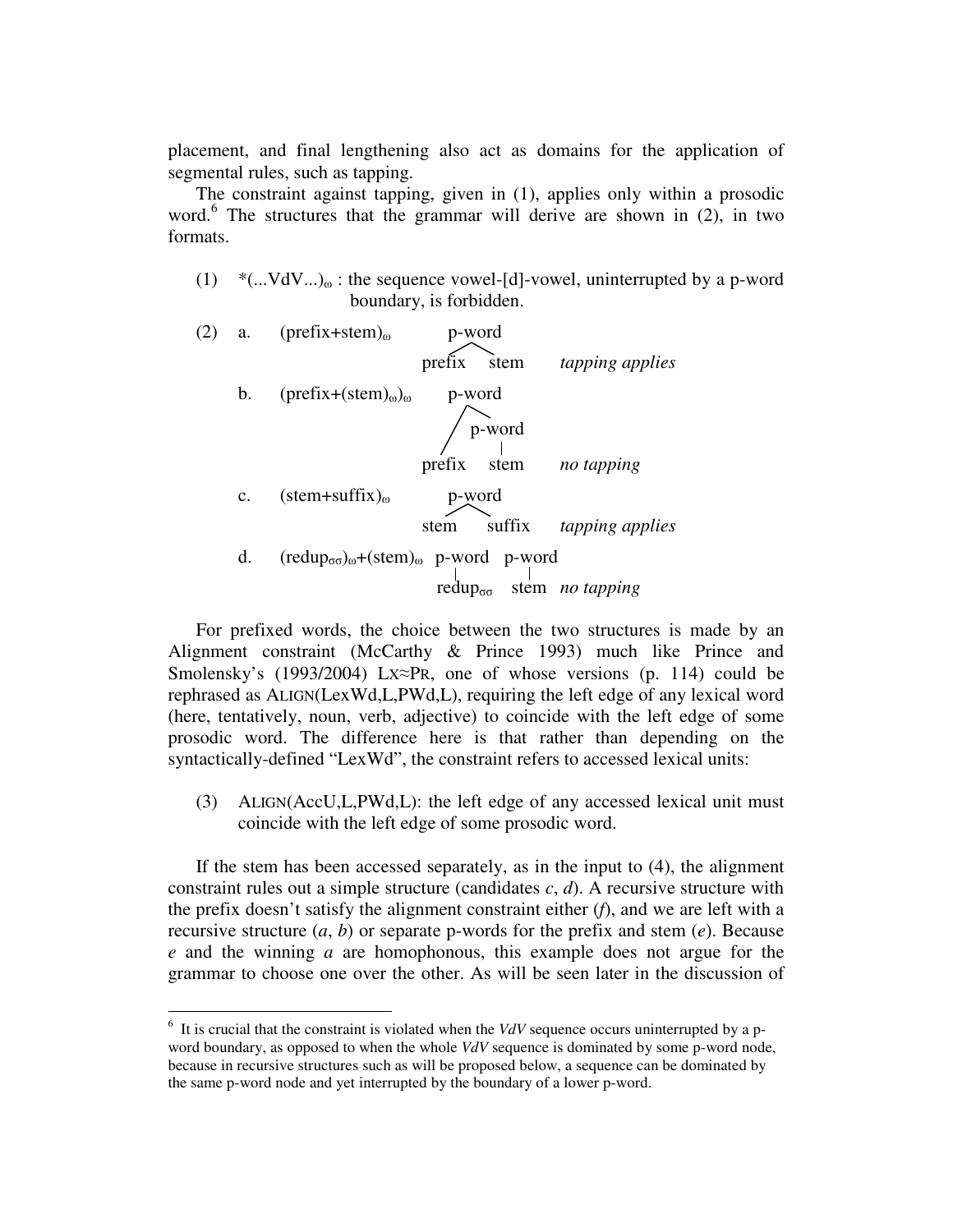suffixing, however, the grammar adopted here rules out monosyllabic p-words through undominated MINIMALITY (7). We are thus down to *a* vs. *b*; because there is no violation in either candidate of the constraint driving tapping,  $*(...VdV...)_\omega$ , candidate *a*, without a tap, is preferred. (The low-ranked constraint \*r, which penalized all taps, makes the decision. It would also be possible to have a set of more specific constraints including  $*(\sigma, r, f, r)$ , forbidding prosodic-word-initial tap see Peperkamp on Northern Italian *s*-voicing.)

|     |                     | accessed:<br>ma,<br>dahon,<br>madahon     | VdV<br>$\star$ | MINIMALITY | <b>STEMISHEAD</b> | PWd, L)<br>言<br>(AccU<br>ALIGN | NORECURSION | я<br>$\star$ |
|-----|---------------------|-------------------------------------------|----------------|------------|-------------------|--------------------------------|-------------|--------------|
| (4) | ☞<br>$\overline{a}$ | $(ma (dahon)_{\omega})_{\omega}$          |                |            |                   |                                | $\star$     |              |
|     | b                   | $(ma (rahon)_{\omega})_{\omega}$          |                |            |                   |                                | $\star$     | $\star$ 1    |
|     | $\mathcal{C}$       | (madahon)                                 | $\star$ 1      |            |                   | $\star$                        |             | $\star$      |
|     | d                   | $(\text{marahon})$                        |                |            |                   | $\star$ 1                      |             |              |
|     | e                   | $(ma)$ <sub>(a</sub> (dahon) <sub>0</sub> |                | $\star$ 1  |                   |                                |             |              |
|     | f                   | ((ma) <sub>ω</sub> dahon) <sub>ω</sub>    |                | $*$ (!)    | ÷<br>$\star$ (!)  | $\star$                        | $\star$     |              |

When only the whole word has been accessed, the anti-recursion constraint NORECURSION rules out the recursive candidates (*g*, *h*) in favor of the simple candidates (*i*, *j*), and the tapping constraint prefers (*j*).

(5) NORECURSION: a prosodic node of category *n* must not dominate another node of category *n*.

|     |                | accessed:<br>madami                                         | VdV<br>$\star$ | MINIMALITY  | STEMISHEAD  | PWd, L)<br>(AccU<br><b>ALIGN</b> | NORECURSION | $\stackrel{\textstyle{+}}{\star}$ |
|-----|----------------|-------------------------------------------------------------|----------------|-------------|-------------|----------------------------------|-------------|-----------------------------------|
| (6) | q              | $(ma (dami)_{\omega})_{\omega}$                             |                |             |             |                                  | $\star$ 1   |                                   |
|     | h              | $(max(rami)_{\omega})_{\omega}$                             |                |             |             |                                  | $\star$ 1   | $\star$                           |
|     | $\mathbf{1}$   | (madami)                                                    | $\star$ 1      |             |             |                                  |             |                                   |
|     | ☞<br>$\vec{v}$ | $(\text{marami})$                                           |                |             |             |                                  |             | $\star$                           |
|     | k              | $(ma)$ <sub>ω</sub> (dami) <sub>ω</sub>                     |                | $\star$ 1   |             |                                  |             |                                   |
|     | $\overline{1}$ | $(\text{ma})_{\omega}$ dami) <sub><math>\omega</math></sub> |                | $\star$ (!) | $\star$ (!) |                                  | $\star$     |                                   |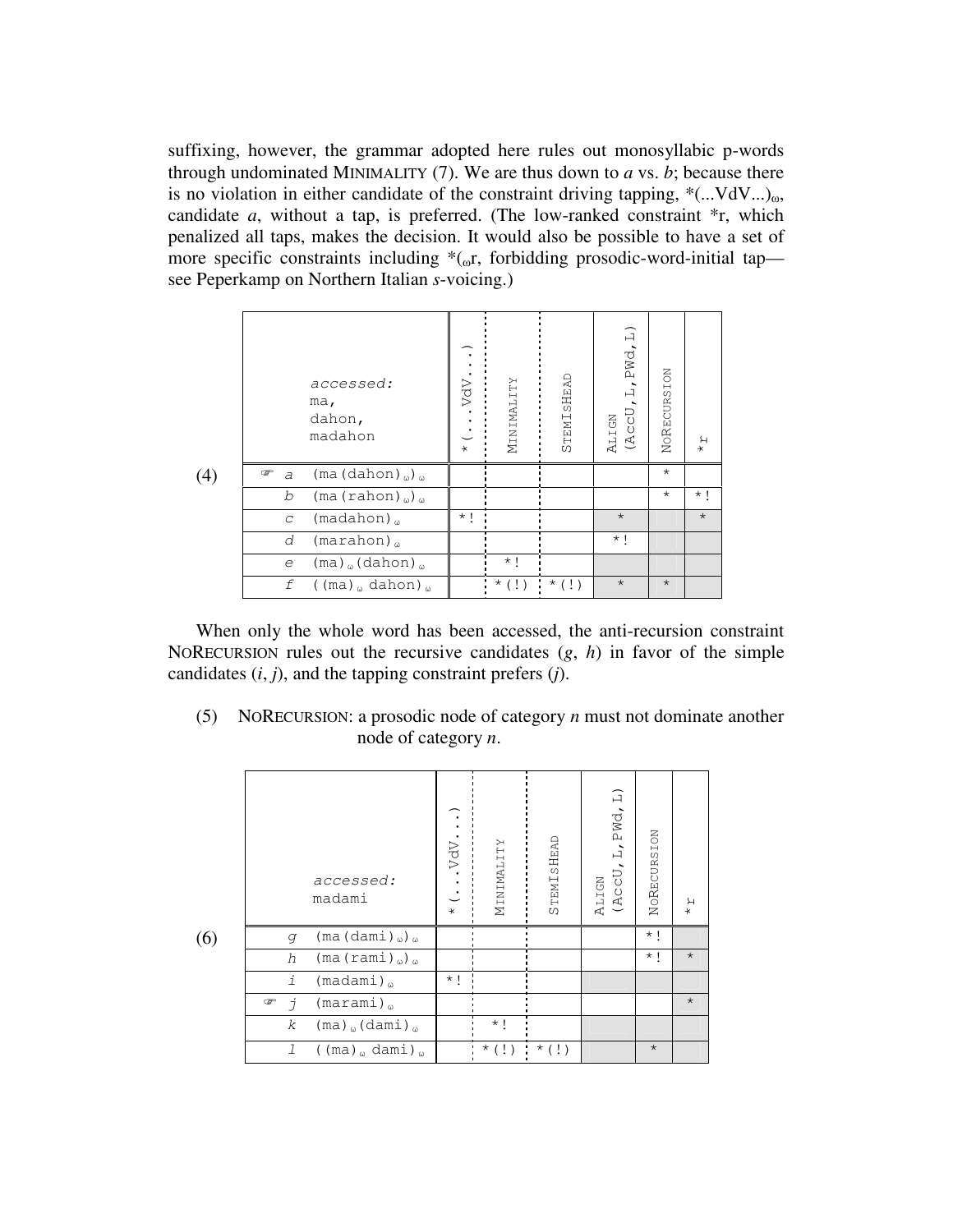In suffixed words, on the other hand, the ALIGN(AccU,L,PWd,L) constraint can't be satisfied. The constraint MINIMALITY is shorthand for two crosslinguistically common requirements: a prosodic word must contain at least one foot, and a foot at least two syllables:

## (7) MINIMALITY: a p-word must contain at least two syllables

Support for ranking this constraint high in Tagalog comes from the fact that nonloan content words are all at least disyllabic. Moreover, monosyllabic and disyllabic pronouns behave differently, with monosyllables cliticizing "more closely" than disyllables (Schachter & Otanes 1972, Anderson to appear). Because Tagalog has just two (productive) suffixes, *-in* and *-an*, both monosyllabic, neither can stand on its own as a p-word.

As shown in (8), even if the stem and suffix are both accessed, tapping must occur. MINIMALITY rules out the two candidates that satisfy ALIGN(AccU,L,PWd,L): the suffix-headed recursive candidate (*a*) and the candidate where stem and suffix form two separate p-words (*d*). Note that the ALIGN constraint is not satisfied by candidate (*e*), with a stem-headed recursive structure, because the left edge of the suffix (an accessed unit) does not coincide with the *left* edge of any p-word. A tableau for a suffixed word under whole-word access is also given for comparison (9); the outcome is the same.

|     |                     | accessed:<br>lakad,<br>an,<br>lakaran   | VdV<br>$\dot{\mathcal{C}}$<br>$\star$ | MINIMALITY  | STEMISHEAD  | PWd, L)<br>ᅼ<br>(AccU<br><b>ALIGN</b> | NORECURSION | $\mathsf{H}$<br>$\star$ |
|-----|---------------------|-----------------------------------------|---------------------------------------|-------------|-------------|---------------------------------------|-------------|-------------------------|
| (8) | a                   | $(lakad(an))_0$                         |                                       | $\star$ (!) | $\star$ (!) |                                       | $\star$     |                         |
|     | b                   | (lakadan)                               | $\star$ 1                             |             |             | $\star$                               |             |                         |
|     | ☞<br>$\overline{C}$ | (lakaran)                               |                                       |             |             | $\star$                               |             | $\star$                 |
|     | d                   | $(lakad)_{\omega}$ (an) $_{\omega}$     |                                       | $\star$ !   |             |                                       |             |                         |
|     | $\epsilon$          | $($ (lakad) $_{\omega}$ an) $_{\omega}$ |                                       |             |             | $\star$                               | $\star$ 1   |                         |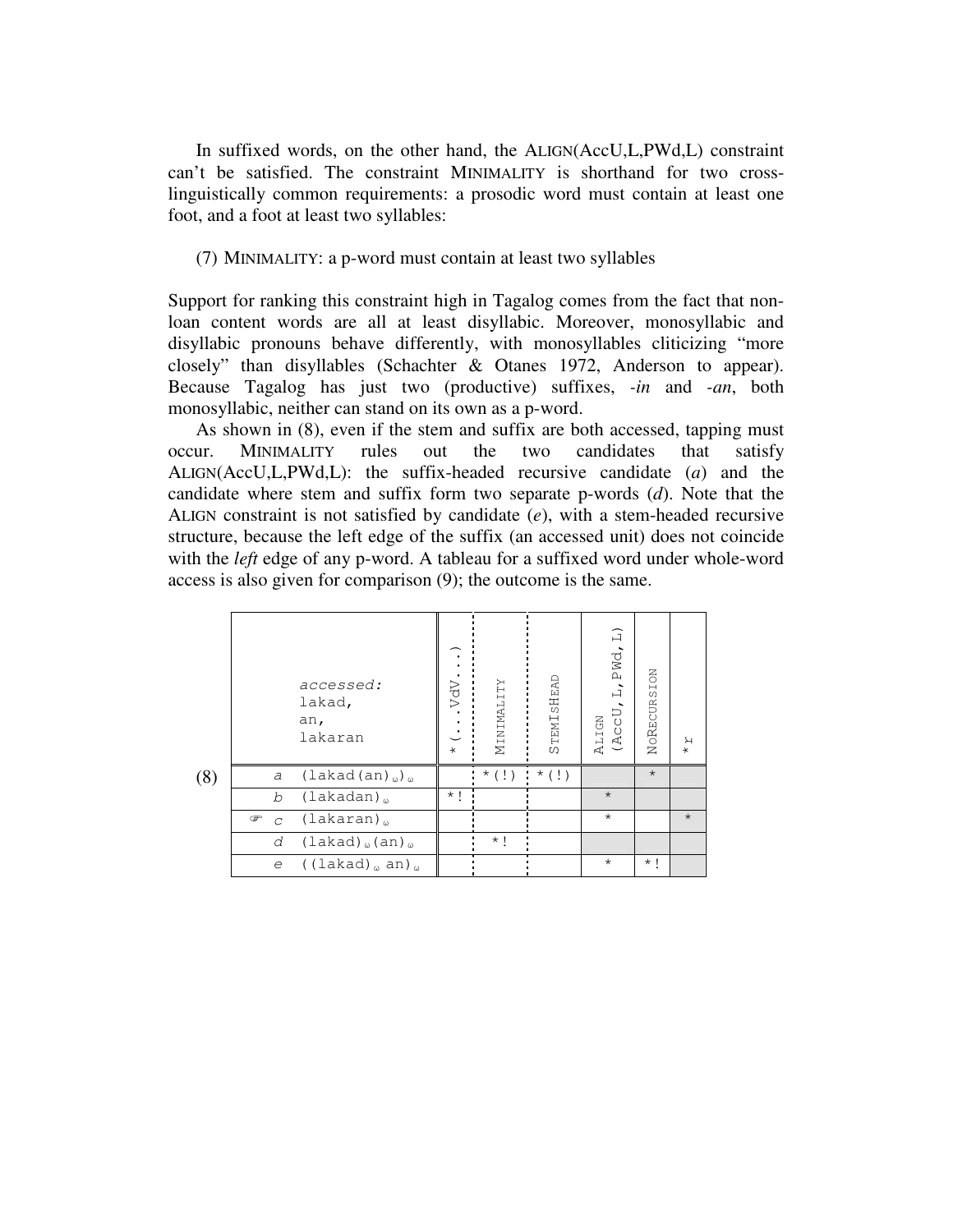|     |           | accessed:<br>lakadan                    | VdV<br>$\bullet$<br>$\dot{\mathcal{C}}$<br>$\star$ | MINIMALITY | STEMISHEAD       | PWd, L)<br>$\overline{u}$<br>(AccU<br><b>ALIGN</b> | NORECURSION | $\star$ $\star$ |
|-----|-----------|-----------------------------------------|----------------------------------------------------|------------|------------------|----------------------------------------------------|-------------|-----------------|
| (9) | f         | $(lakad(an)_{\omega})_{\omega}$         |                                                    | $*$ (!)    | ÷<br>$\star$ (!) |                                                    | $\star$     |                 |
|     | q         | (lakadan)                               | $\star$ 1                                          |            |                  |                                                    |             |                 |
|     | ☞<br>h    | (lakaran)                               |                                                    |            |                  |                                                    |             | $\star$         |
|     | i         | $(lakad)_{\omega}$ (an) $_{\omega}$     |                                                    | $\star$ !  |                  |                                                    |             |                 |
|     | $\vec{1}$ | $($ (lakad) $_{\omega}$ an) $_{\omega}$ |                                                    |            |                  |                                                    | $\star$ 1   |                 |

Turning to  $\sigma$ -reduplicated words, here again the outcomes are homophonous under either access route (ignoring the exceptional words that do tap). A constraint STEMISHEAD (10) requires every stem to head its own p-word (other non-stem material may be included in the p-word that the stem head). Assuming that the two-syllable reduplicant has the status of a stem (following Urbanczyk's 2001 treatment of languages with short and long reduplicants; the  $\sigma\sigma$ -reduplicant would be a root in her terms), STEMISHEAD requires the two copies to form separate p-words.<sup>7</sup>

# (10) STEMISHEAD: every stem must head its own p-word

When the stem is accessed independently, of course tapping does not apply (11). But even if only the whole word is accessed, as long as its syntactic structure has not become synchronically lost, the STEMISHEAD constraint requires two separate p-words, and thus blocks tapping (12). (There is a difference between the two outcomes in minor-phrase structure, which is irrelevant to tapping but will be discussed below in section 3.)

<sup>&</sup>lt;sup>7</sup> Base-reduplicant identity (McCarthy & Prince 1995) is another possibility (although it would have to be stronger for  $\sigma\sigma$ -reduplication than for CV-reduplication): perhaps the second copy resists tapping because of pressure to be identical to the first copy, which itself must resist tapping because of the prohibition on (in native words) word-initial tap. This theory predicts that in prefixed compound-reduplicated words—like *kadaki-dakila* from *dakila* 'eminent'—the two copies should still tend to behave alike, but should both show tapping a fair amount of the time. Instead, these words show very little tapping at all (except derivatives of *dami*). Perhaps basereduplicant identity preservation is at work, but in the opposite direction: the impossibility of tapping in the second copy prevents the first copy from tapping.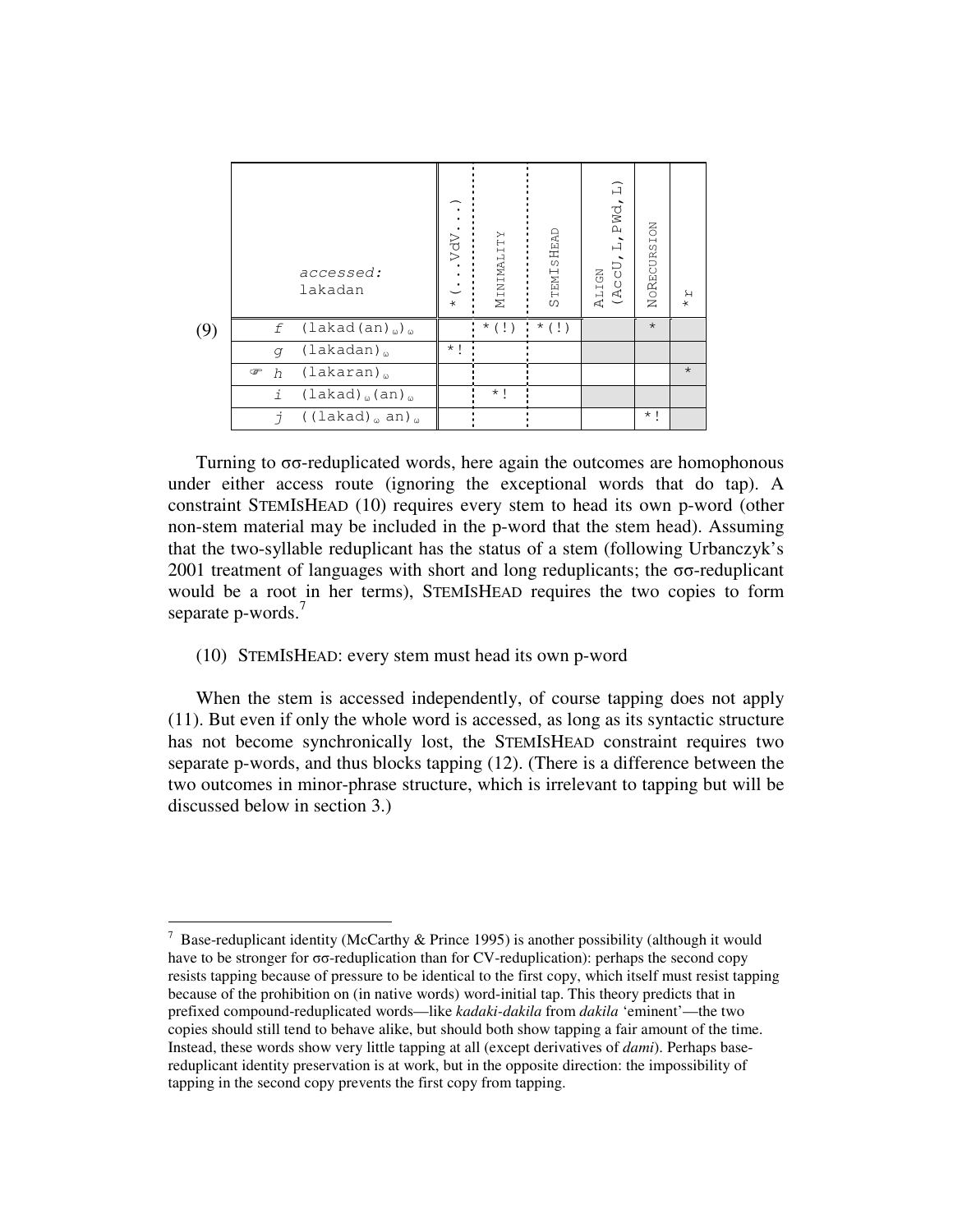|      |                    | accessed:<br>dala,<br>daladala                                                | . VdV.<br>$\star$ | NINIMALITY<br>j. | STEMISHEAD | PWd, L)<br>$\frac{1}{1}$<br>(AccU<br>ALIGN | NORECURSION | Я<br>$\star$ |
|------|--------------------|-------------------------------------------------------------------------------|-------------------|------------------|------------|--------------------------------------------|-------------|--------------|
| (11) | a                  | $[(dala(dala)_{\omega})_{\omega}]_{\varphi}$                                  |                   |                  | $\star$ !  |                                            | $\star$     |              |
|      | b                  | $[$ (dalarala) <sub><math>\omega</math></sub> ] <sub><math>\circ</math></sub> |                   |                  | $\star$ 1  | $\star$                                    |             | $\star$      |
|      | ☞<br>$\mathcal{C}$ | $[(dala)_{\omega}(dala)_{\omega}]_{\omega}$                                   |                   |                  |            |                                            |             |              |
|      | d                  | $[ (dala)_{\omega} (rala)_{\omega}]_{\varphi}$                                |                   |                  |            |                                            |             | $\star$ 1    |
|      | e                  | $[(dala)_{\omega}]_{\varphi}[(dala)_{\omega}]_{\varphi}$                      |                   |                  |            |                                            |             |              |
|      | f                  | $[(dala)_{\omega}]_{\varphi}[(rala)_{\omega}]_{\varphi}$                      |                   |                  |            |                                            |             | $\star$      |
|      | q                  | $[((dala)_{\omega} dala)_{\omega}]_{\varphi}$                                 |                   |                  | $\star$ !  | $\star$                                    | $\star$     |              |
|      |                    |                                                                               |                   |                  |            |                                            |             |              |
|      |                    |                                                                               |                   | $\blacksquare$   | $\bullet$  |                                            |             |              |

|      |                   | accessed:<br>daladala                                                           | . vdv.<br>$\star$ | MINIMALITY | STEMISHEAD | L, PWd, L)<br>(AccU<br>ALIGN | NORECURSION | $\mathsf{H}$<br>$\star$ |
|------|-------------------|---------------------------------------------------------------------------------|-------------------|------------|------------|------------------------------|-------------|-------------------------|
| (12) | h                 | $[(dala(dala)_{\omega})_{\omega}]_{\varphi}$                                    |                   |            | $\star$ !  |                              | $\star$     |                         |
|      | $\mathcal{I}$     | $[$ (dalarala) <sub><math>\omega</math></sub> ] <sub><math>\varphi</math></sub> |                   |            | $\star$ 1  |                              |             | $\star$                 |
|      | ☞<br>$\vec{\tau}$ | $\left[$ (dala) (dala) (                                                        |                   |            |            |                              |             |                         |
|      | $\boldsymbol{k}$  | $[(dala)_{\omega}(rala)_{\omega}]_{\varphi}$                                    |                   |            |            |                              |             | $\star$ 1               |
|      | $\perp$           | $[(dala)_{\omega}]_{\varphi}[(dala)_{\omega}]_{\varphi}$                        |                   |            |            |                              |             |                         |
|      | m                 | $[(\text{dala})_{\omega}]_{\varphi}[(\text{rala})_{\omega}]_{\varphi}$          |                   |            |            |                              |             | $\star$                 |
|      |                   |                                                                                 |                   |            |            |                              |             |                         |

This grammar involves a change from the standard view of how the lexicon feeds into the grammar. Typically, in the phonological literature, it is assumed that lexical access delivers to the grammar a set of morphemes, with no information as to how they were accessed (although there may be information about morpho-syntactic structure): /morpheme+morpheme/. In order for constraint such as ALIGN(AccU,L,PWd,L) to be evaluable, lexical access must instead deliver a set of accessed units, or, equivalently for our purposes, a set of morphemes, annotated for how they were accessed: / morpheme + morpheme / (whole-word) or  $/$  (morpheme) + morpheme) $/$  (decomposed), for instance, with ellipses surrounding accessed units.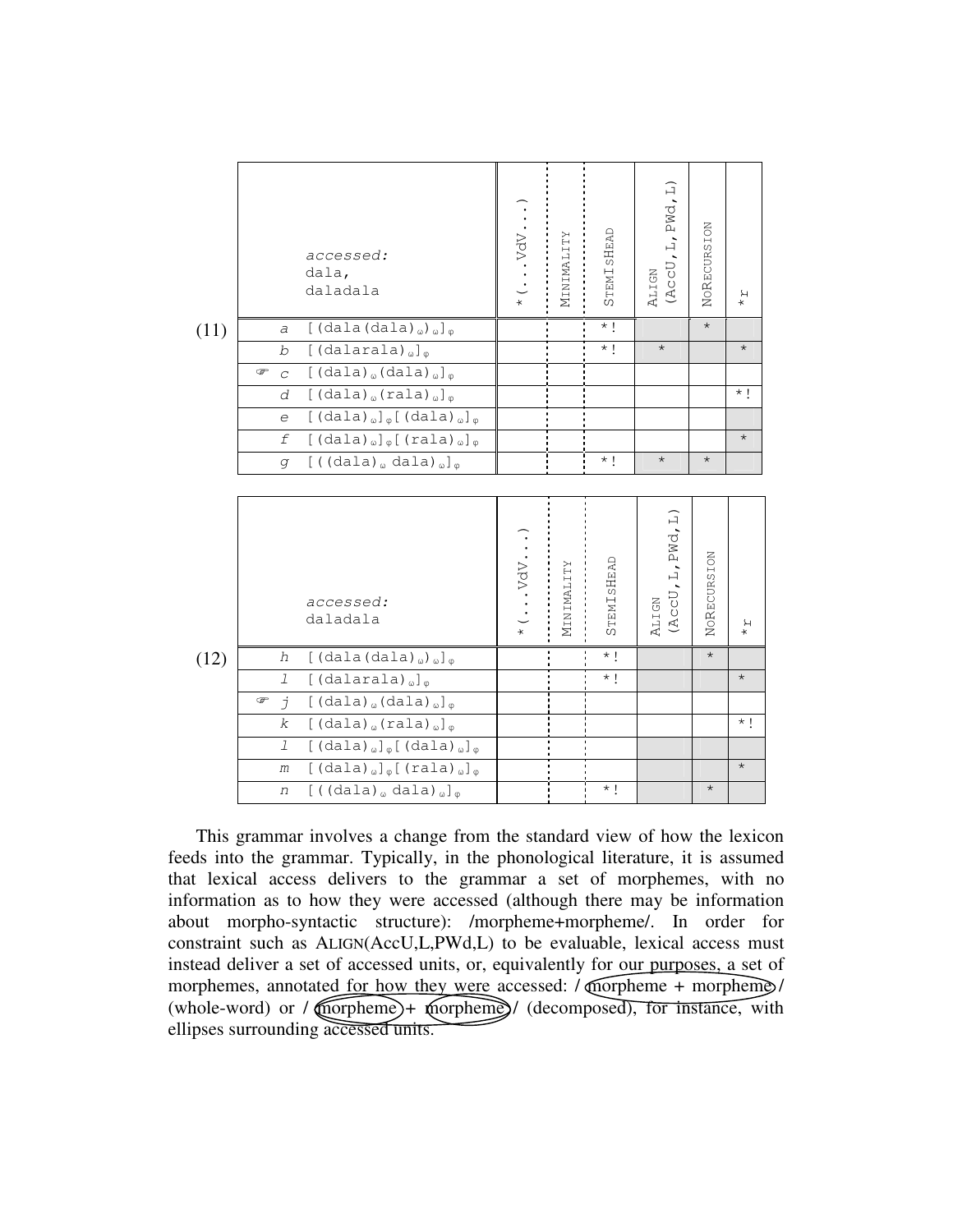# **2.6 Clitics**

There is one more environment for tapping to consider. Tagalog has two enclitics that can undergo tapping: *daw*, which marks reported statements, and *din* 'also'. These enclitics have the allomorphs *raw* and *rin*, which can occur after vowel-final words (and, less frequently, after consonant-final words).

(13) ako rin  $\sim$  ako din 'me too' ako raw ~ ako daw 'me, reportedly'

In the written corpus, we can examine all word+clitic combinations to see how often each is spelling with *daw/din* and how often with *raw/rin*. Unlike in the case of prefixed words, here we see the full range of behaviors, with many word+clitic combinations showing intermediate rates of tapping (Figure 5). This suggests that the choice of allomorphs is made online, at least in a substantial fraction of the cases (unlike in the prefixed words, whose behavior may be lexicalized).



**Figure 5:** Word+clitic combinations.<sup>8</sup>

Here too, distributional effects apply. Higher frequency of the word+clitic combination is associated with higher rates of tapping, as illustrated in Figure 6, where each point represents one word+clitic combination.

<sup>&</sup>lt;sup>8</sup> All the clitic data are from a version of the corpus that has not undergone boilerplate stripping. It should make little difference, however, as nearly all boilerplate in the corpus is in English.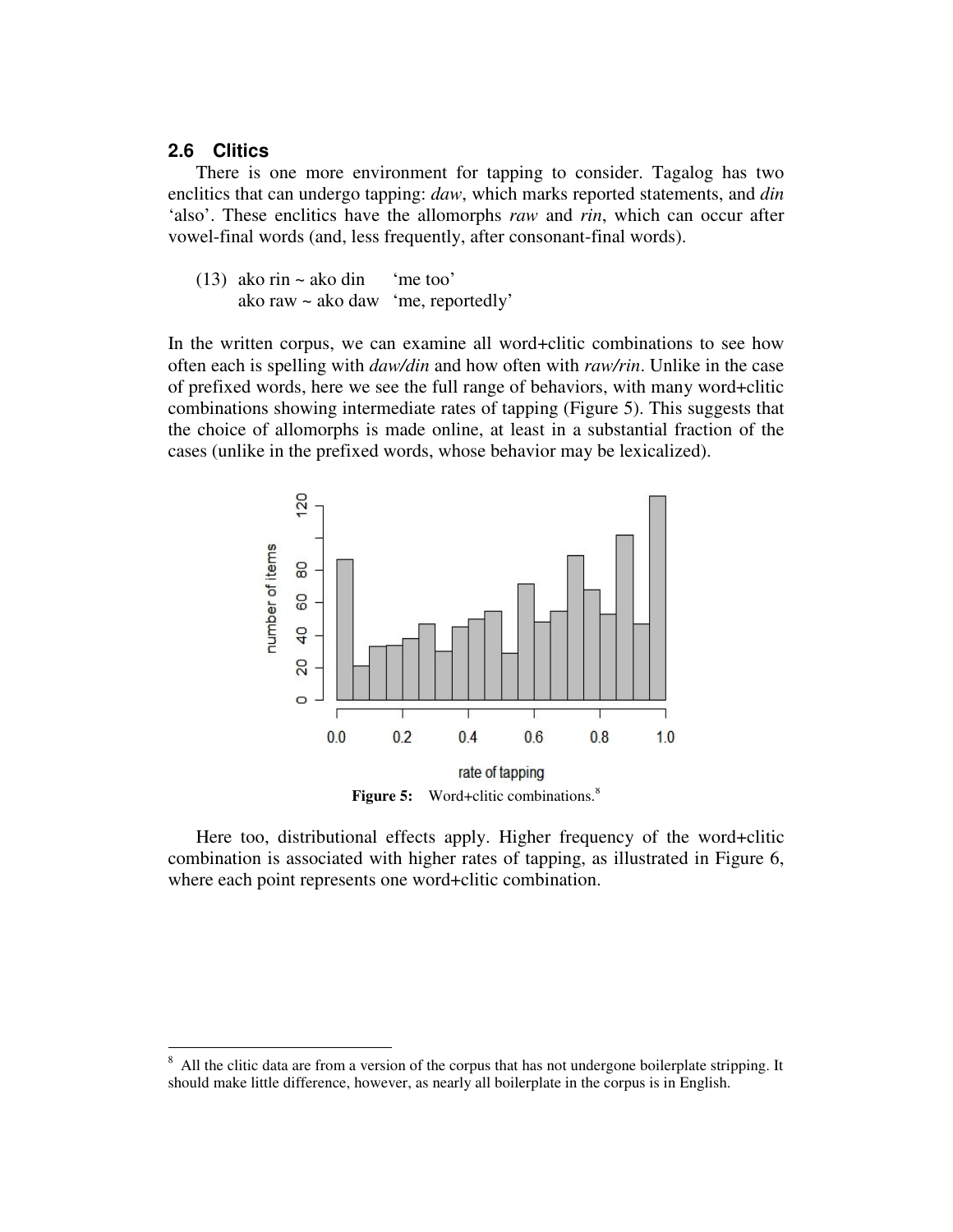

**Figure 6:** Word+clitic combinations: frequency vs. percent tapped; line: supersmoother.

The frequency effect can be seen more clearly for clitic+*din*/*daw* combinations (when the first clitic is vowel-final), as found in *ako pa rin* 'still me also', shown in Figure 7.



Figure 7: Clitic+clitic combinations: frequency vs. percent tapped.

It remains to be investigated whether there is a detectable prosodic difference between *X+daw/din* and *X+raw/rin* sequences.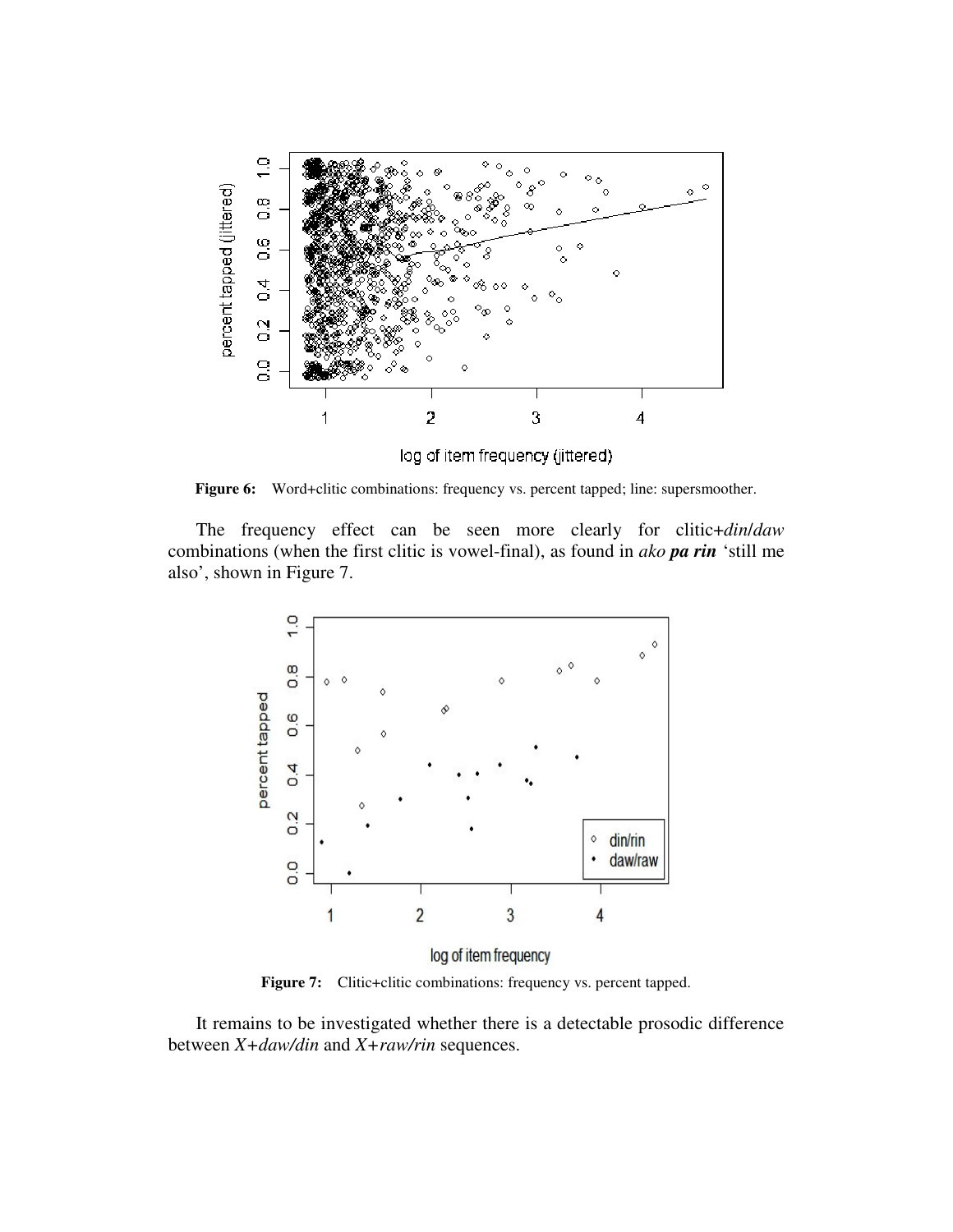## **3 Case study II: o/u alternations**

In native Tagalog words, *o* and *u* are in roughly complementary distribution, with *o* in final syllables and *u* in nonfinal syllables (certain complications and exceptions are discussed below; see Zuraw 2003 for further details). An alternation accompanies this difference in distribution: when a suffix is attached to a stem with *o* in its final syllable, the *o* becomes *u*, because it is no longer in the final syllable, for example *tapos* 'ending', *tapus-in* 'to be finished'.

With  $\sigma\sigma$ -reduplication, we can also see an alternation, as in (14), although there is a great deal of variation, and the variants with *o* seem to be more frequent. It is likely that, unlike tapping, this alternation is phonetically gradient, with many tokens that fall somewhere between  $o$  and  $u^9$ .

#### (14) halo 'mixture' halo-halo ~ halu-halo '(a dessert)'

Spelling here is probably not as reliable as it is for tapping, because the alternation gives the impression of being phonetically gradient, with many tokens that fall somewhere between *o* and *u*. The written data should then be interpreted with caution, but have been investigated nonetheless because they at least provide some hypotheses for testing in future research.

Looking first at compounding reduplication, we see in Figure 8 that there is much more within-item variation, compared to tapping in prefixed words (Figure 1). The largest group of words show *o* nearly all the time (the leftmost bin, 0-5% *u* use), and the second-largest group show *u* nearly all the time (the rightmost bin), but a fair number are somewhere in between.



Thanks to Janet Pierrehumbert for discussion of this point, which remains to be researched.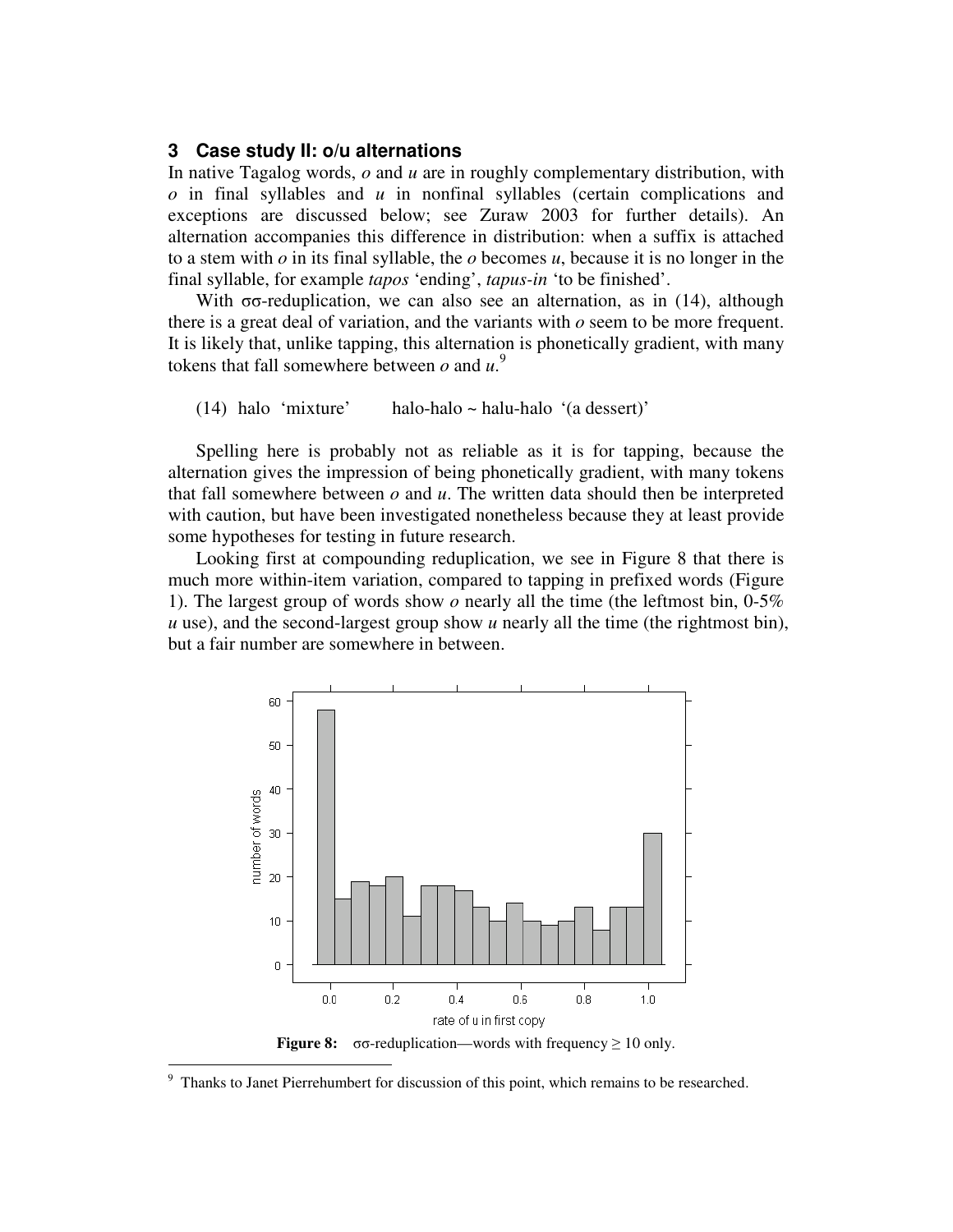If there were to be a frequency effect, what would we expect it to be? In monomorphemic words, *o* occurs in final syllables; thus, spelling the first copy of a compound-reduplicated words with *o* (*halo-halo* instead of *halu-halo*) should indicate a strong boundary between the two copies, so that both *lo* syllables are treated as word-final. This should correlate with decomposed access, which should be found primarily in low-frequency words. In sum, we expect lowerfrequency words to show less *u* and more *o*.

The expected frequency effect is found in the written corpus, with *o* being concentrated in lower-frequency words. Figure 9 shows that the most *o* use in the first copy is concentrated in the words with frequency up to 15 (in group A, 57% of words use  $o$  more 80% of the time; in group B, 50%; C 41%; D 31%; E 23%, F 25%); words with higher frequencies have more evenly distributed rates of *u* use.



**Figure 9:**  $\sigma\sigma$ -reduplication: rate of *u* use in first copy, grouped by frequency.

There is also a reduplicative identity effect. Two-syllable-reduplicated words can take suffixes, as in *ka-tapus-tapus-an* 'very last'. In these words, the second copy's vowel is nearly always  $u$ —this is to be expected in the grammar introduced above, where stem and suffix obligatorily belong to the same p-word, so that the last vowel of the second copy is not word-final. In these words, the first copy's vowel strongly tends to be *u* also, as shown in the histogram on the left side of Figure 10. We also see now that among unsuffixed words (on the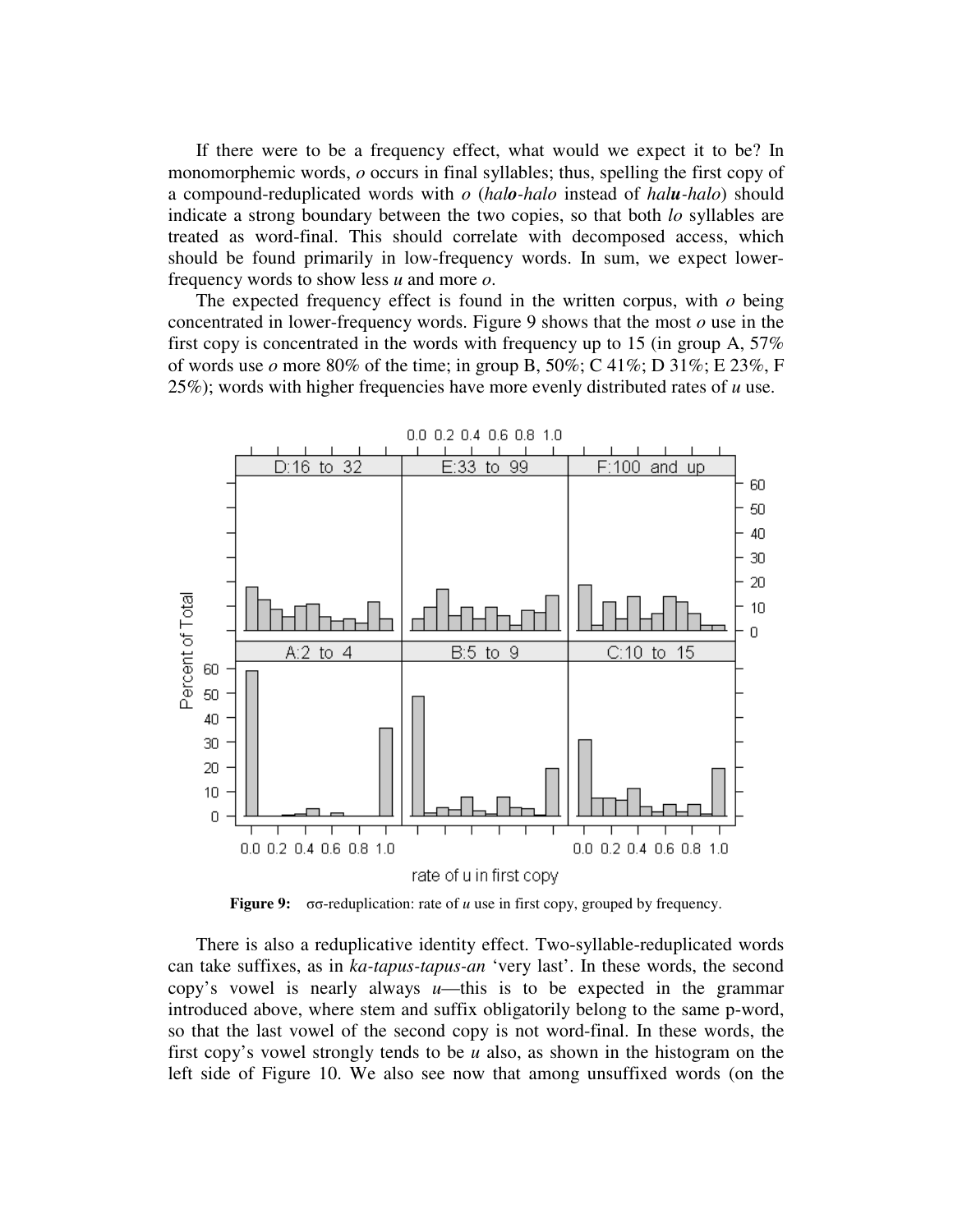

right) there is a stronger tendency towards *o* than was apparent in Figure 8.

**Figure 10:** σσ-reduplication: rate of *u* in first copy, suffixed (left) vs. unsuffixed (right).

This reduplicative identity effect seems to be basically obligatory, wiping out any possible frequency effect. In Figure 11 we see that *u* predominates just as strongly for the low-frequency words as for the high-frequency words.



**Figure 11:**  $\sigma\sigma$ -reduplication, suffixed words only: percent *u* in first copy, split by frequency.

Accounting for the vowel-raising facts requires a few additions to the grammar proposed above. First, we must deal with the variation in vowel height for compound-reduplicated words: the second syllable of the first copy behaves sometimes as domain-final—*halo-halo*—and sometimes as domain-medial *halu-halo*—whereas with tapping, we saw that the beginning of the second copy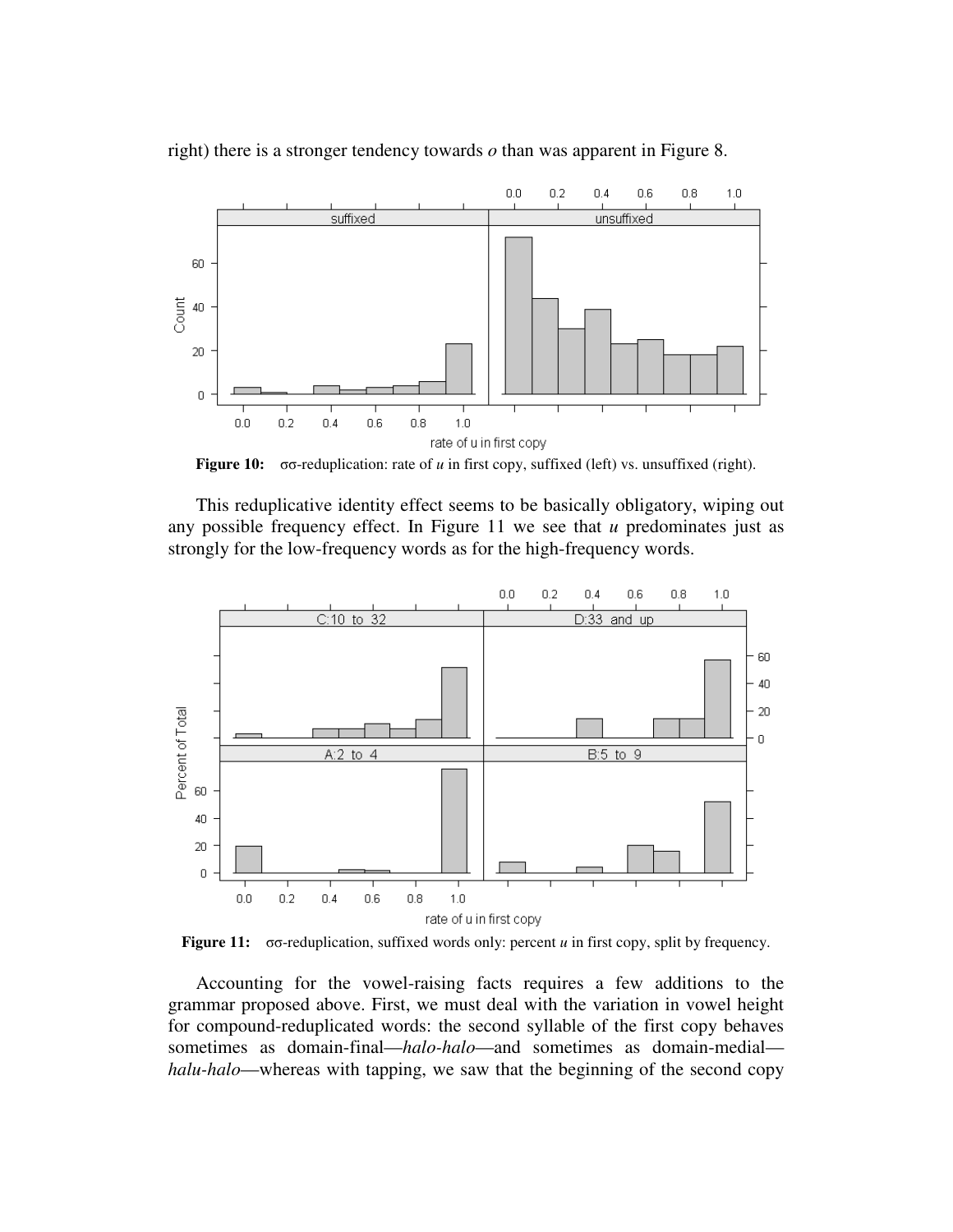always behaves as domain-initial. These facts on their own could be accounted for by letting the first copy either be adjoined to the second copy's p-word—  $(halu(halo)_{\omega})_{\omega}$ —or head its own p-word— $(halo)_{\omega}(halo)_{\omega}$ . The problem with that analysis is that it fails to distinguish the tapping behavior of prefixed words (which vary) and compound-reduplicated words (which resist tapping). In the grammar above, this was dealt with through a high-ranked constraint STEMISHEAD which requires each copy in compounding reduplication to head its own p-word. This constraint rules out  $(halu(halo)_{\omega})_{\omega}$ . Instead, I propose that the domain of raising/lowering is bigger than that of tapping. I will refer to this domain as the minor phrase (abbreviated MPh), though this term may turn out not to be compatible with a fuller analysis of Tagalog intonation (see, e.g., Richards 2006). A compound-reduplicated word can have two different structures, depending on access mode (15): two separate minor phrases if the two copies are accessed separately or a single minor phrase if the word is accessed whole. In both structures, each copy forms its own p-word (preventing tapping), but they differ in whether the second syllable of the first copy is minor-phrase final ([o]) or minor-phrase-medial ([u]). It remains to be seen whether compound-reduplicated words with and without vowel raising have different intonational or durational properties to provide external support for the proposed prosodifications.



The new constraints needed are in  $(16)$ .<sup>10</sup>

- (16) a. \*o/NONMPHFINAL: The vowel  $o$  is forbidden in syllables that are not final in some minor phrase.
	- b. \*u]: The vowel *u* is forbidden in the last syllable of a minor phrase.
	- c. ALIGN(AccU,L,MPh,L): The left edge of any accessed unit must coincide with the left edge of some minor phrase.
	- d. ALIGN(MPh,L,AccU,L): The left edge of any minor phrase must coincide with the left edge of some accessed unit.

When decomposed access occurs, the constraint ALIGN(AccU,L,MPh,L) requires that each copy initiate a minor phrase:

 $10$  IDENT-IO(hi) is not shown, because it is ranked lower than the other active constraints shown, and its violations will vary depending on what values for [high] are chosen for the input—in accordance with the principle of the rich base (Prince & Smolensky 1993/2004), the input could also have been *haluhalo*, *haluhalu*, or *halohalu*.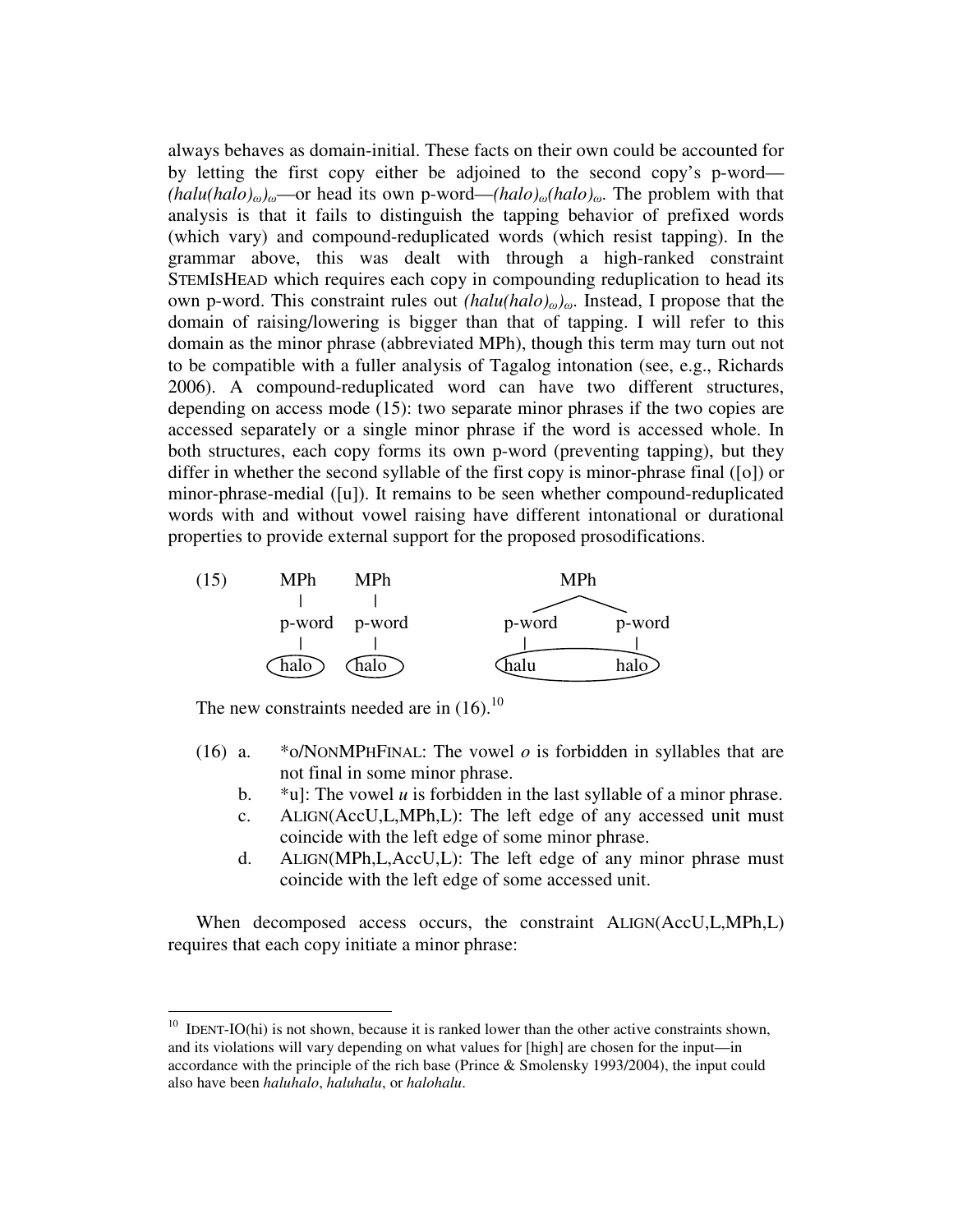|      | accessed:<br>halo,<br>halohalo                                                                                                                                 | $\widehat{\Box}$<br>AccU,<br>$\dot{a}$<br>ALIGN (MPh, | NONMPHFINAL | MAX-BR(hi) | STEMISHEAD        | $\widehat{\Box}$<br>PWd.<br>$\hat{\mathbf{x}}$<br>司<br>$\sim$<br>UC<br>ALIGN (AC | $\widehat{\Box}$<br>ALIGN (ACCU, L, MPh, | <b>S</b><br>NORECURSI | $\Gamma^*$ |
|------|----------------------------------------------------------------------------------------------------------------------------------------------------------------|-------------------------------------------------------|-------------|------------|-------------------|----------------------------------------------------------------------------------|------------------------------------------|-----------------------|------------|
| (17) | a $[$ (halo) <sub><math>\omega</math></sub> ] <sub><math>\varphi</math></sub> $[$ (halo) <sub><math>\omega</math></sub> ] <sub><math>\varphi</math></sub><br>☞ |                                                       |             |            |                   |                                                                                  |                                          |                       |            |
|      | b $[$ (halu) $_{\omega}$ ] $_{\varphi}$ [ (halo) $_{\omega}$ ] $_{\varphi}$                                                                                    |                                                       |             |            |                   |                                                                                  |                                          |                       | $\star$ 1  |
|      | $C$ [(halu) <sub><math>\omega</math></sub> ] <sub><math>\varphi</math></sub> [(halu) <sub><math>\omega</math></sub> ] <sub><math>\varphi</math></sub>          |                                                       |             |            |                   |                                                                                  |                                          |                       | $*$ ! *    |
|      | $d$ [(halo) <sub><math>\omega</math></sub> (halo) <sub><math>\omega</math></sub> ] <sub><math>\phi</math></sub>                                                |                                                       | $\star$ 1   |            |                   |                                                                                  | $\star$                                  |                       |            |
|      | $e$ [(halu) <sub><math>\omega</math></sub> (halo) <sub><math>\omega</math></sub> ] <sub><math>\phi</math></sub>                                                |                                                       |             |            |                   |                                                                                  | $\star$ !                                |                       |            |
|      | $f$ [(halu) <sub><math>\omega</math></sub> (halu) <sub><math>\omega</math></sub> ] <sub><math>\phi</math></sub>                                                |                                                       |             |            |                   |                                                                                  | $\star$ !                                |                       | $\star$    |
|      | $q$ [(halu(halo) <sub>ω</sub> ) <sub>ω</sub> ] <sub>φ</sub>                                                                                                    |                                                       |             |            | $\star$ $\,$ $\,$ |                                                                                  | $\star$                                  | $\star$               |            |
|      | $h$ [((halu) <sub><math>\omega</math></sub> halo) $_{\omega}$ ] <sub><math>\varphi</math></sub>                                                                |                                                       |             |            | $\star$ 1         | $\star$                                                                          | $\star$                                  | $\star$               |            |
|      | $i$ [(haluhalo) <sub><math>\omega</math></sub> ] <sub><math>\phi</math></sub>                                                                                  |                                                       |             |            | $\star$ 1         | $\star$                                                                          | $\star$                                  |                       |            |

But when whole-word access occurs, the extra minor phrase is rule out by ALIGN(MPh,L,AccU,L):

|      | accessed:<br>halohalo                                                                                                                                 | $\widehat{=}$<br>ALIGN (MPh, L, ACCU, | $\star$ o/Non<br>MPHF $\texttt{INAL}$ | $\begin{array}{c} \texttt{MAX-BR (hi1)}\\ \texttt{} \end{array}$ | STEMISHEAD | $\Box$<br>PWd<br>$\Box$<br>Þ<br>O.<br>U<br>$\overline{\mathfrak{L}}$<br>ALIGN | $\widehat{=}$<br>MP <sub>h</sub><br>$\overline{a}$<br>UC<br>$\circ$<br>$\tilde{A}$<br>ALIGN | $\lesssim$<br>NORECURSI | $\lfloor \mu \rfloor$ |
|------|-------------------------------------------------------------------------------------------------------------------------------------------------------|---------------------------------------|---------------------------------------|------------------------------------------------------------------|------------|-------------------------------------------------------------------------------|---------------------------------------------------------------------------------------------|-------------------------|-----------------------|
| (18) | $a$ [(halo) <sub><math>\omega</math></sub> ] <sub><math>\varphi</math></sub> [(halo) <sub><math>\omega</math></sub> ] <sub><math>\varphi</math></sub> | $\star$ !                             |                                       |                                                                  |            |                                                                               |                                                                                             |                         |                       |
|      | b $[$ (halu) $_{\omega}$ ] $_{\varphi}$ [ (halo) $_{\omega}$ ] $_{\varphi}$                                                                           | $\star$ !                             |                                       |                                                                  |            |                                                                               |                                                                                             |                         | $\star$               |
|      | $C$ [(halu) <sub><math>\omega</math></sub> ] <sub><math>\varphi</math></sub> [(halu) <sub><math>\omega</math></sub> ] <sub><math>\varphi</math></sub> | $\star$ !                             |                                       |                                                                  |            |                                                                               |                                                                                             |                         | $\star\star$          |
|      | $d$ [(halo) <sub>ω</sub> (halo) <sub>ω</sub> ] <sub>ω</sub>                                                                                           |                                       | $\star$ 1                             |                                                                  |            |                                                                               |                                                                                             |                         |                       |
|      | $e$ [(halu) <sub><math>\omega</math></sub> (halo) <sub><math>\omega</math></sub> ] <sub><math>\phi</math></sub><br>$\circledcirc$                     |                                       |                                       |                                                                  |            |                                                                               |                                                                                             |                         |                       |
|      | $f$ [(halu) <sub><math>\omega</math></sub> (halu) <sub><math>\omega</math></sub> ] <sub><math>\varphi</math></sub>                                    |                                       |                                       |                                                                  |            |                                                                               |                                                                                             |                         | $\star$ 1             |
|      | $g$ [(halu(halo) <sub>ω</sub> ) <sub>ω</sub> ] <sub>φ</sub>                                                                                           |                                       |                                       |                                                                  | $\star$ 1  |                                                                               |                                                                                             | $\star$                 |                       |
|      | $h$ [((halu) <sub><math>\omega</math></sub> halo) $_{\omega}$ ] <sub><math>\varphi</math></sub>                                                       |                                       |                                       |                                                                  | $\star$ 1  |                                                                               |                                                                                             | $\star$                 |                       |
|      | $i$ [(haluhalo) <sub><math>\omega</math></sub> ] <sub><math>\omega</math></sub>                                                                       |                                       | $\blacksquare$<br>$\blacksquare$      |                                                                  | $\star$ i  |                                                                               |                                                                                             |                         |                       |

Turning to the suffixed forms such as *ka-tapus-tapus-an*, where both copies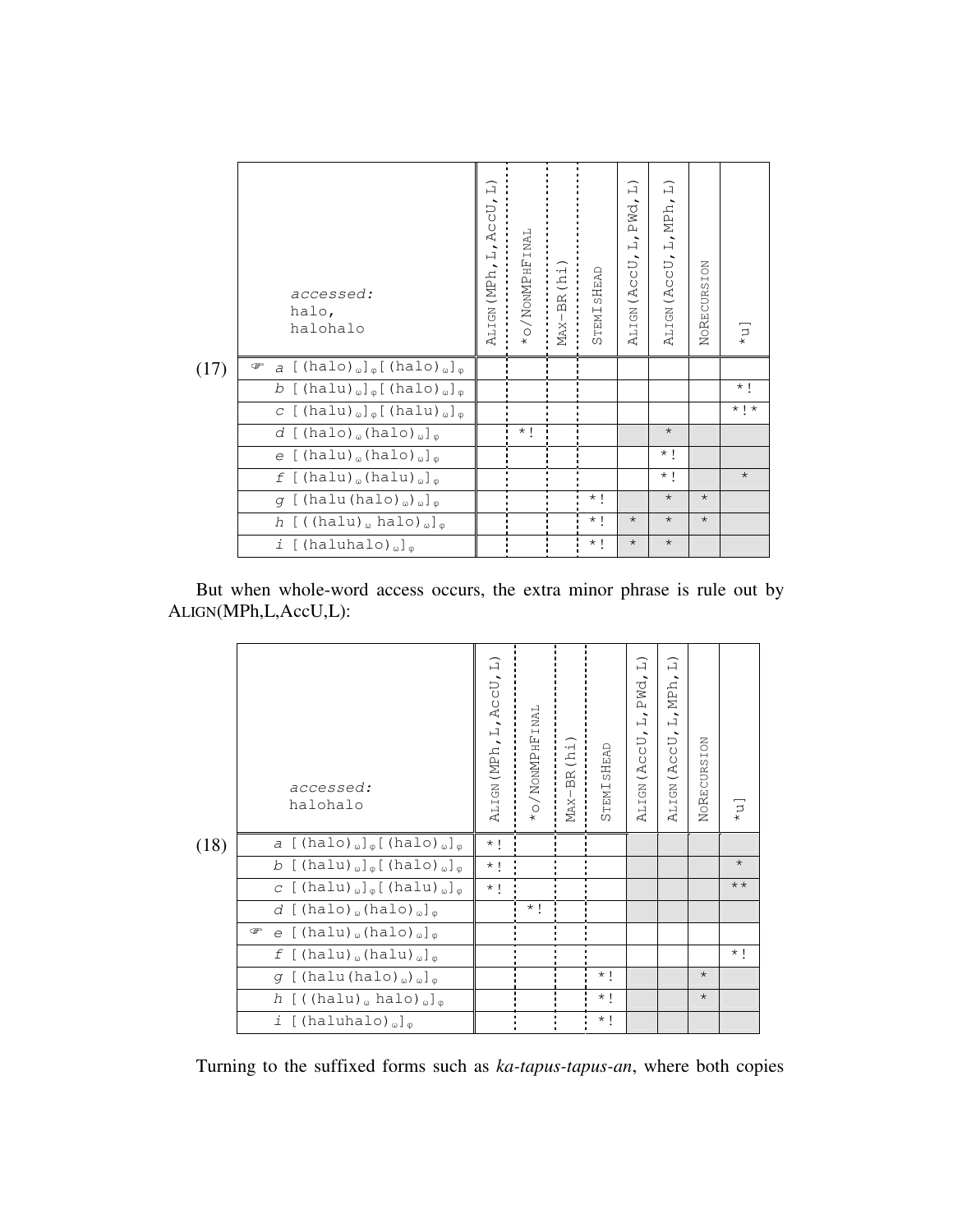tend strongly to have *u*, we can invoke McCarthy and Prince's (1995) basereduplicant correspondence. Instead of using a symmetrical IDENT-BR(hi), which is violated any time corresponding base and reduplicant vowels fail to match for the feature [high, we will need the following asymmetrical constraint:<sup>11</sup>

(19) MAX-BR(hi): If a vowel in the base (assumed here to be the second copy) is [+high], then there must be a corresponding [+high] specification in the reduplicant (assumed here to be the first copy).<sup>12</sup>

As shown in the two tableaux below, when the word is suffixed the first copy must have *u* regardless of access mode.

|      | accessed:<br>halo,<br>an,                                                                                                                                                                  | $\Box$<br>AccU<br>Ē<br>ALIGN (MPh | WONNERFINAL       | MAX-BR (hi)   | $\widehat{\Box}$<br>PWd<br>$\overline{\phantom{a}}$<br>$\vdash$<br>ALIGN (ACCU | $\widehat{=}$<br>ALIGN (ACCU, L, MPh, | NORECURSION |                             |
|------|--------------------------------------------------------------------------------------------------------------------------------------------------------------------------------------------|-----------------------------------|-------------------|---------------|--------------------------------------------------------------------------------|---------------------------------------|-------------|-----------------------------|
|      | haloan                                                                                                                                                                                     |                                   |                   |               |                                                                                |                                       |             | $\stackrel{\square}{\star}$ |
| (20) | $a$ [(halo) <sub><math>\omega</math></sub> ] <sub><math>\varphi</math></sub> [(haloan) <sub><math>\omega</math></sub> ] <sub><math>\varphi</math></sub>                                    |                                   | $\star$ 1         |               | $\star$                                                                        | $\star$                               |             |                             |
|      | b $[$ (halo) <sub><math>\omega</math></sub> $]_{\varphi}$ [ (haluan) $_{\omega}$ ] <sub><math>_{\varphi}</math></sub>                                                                      |                                   |                   | $\star$ 1     | $\star$                                                                        | $\star$                               |             |                             |
|      | $\mathcal{F}_C$ [(halu) <sub><math>\omega</math></sub> ] <sub><math>\varphi</math></sub> [(haluan) <sub><math>\omega</math></sub> ] <sub><math>\varphi</math></sub>                        |                                   |                   |               | $\star$                                                                        | $\star$                               |             | $\star$                     |
|      | $d$ [(halo) <sub><math>\omega</math></sub> ] <sub><math>\varphi</math></sub> [[(halo) <sub><math>\omega</math></sub> ] <sub><math>\varphi</math></sub> an] <sub><math>\varphi</math></sub> |                                   |                   |               | $\star$                                                                        | $\star$                               | $\star$ 1   |                             |
|      | $e$ [(halo) <sub><math>\omega</math></sub> (haloan) <sub><math>\omega</math></sub> ] <sub><math>\phi</math></sub>                                                                          |                                   | $\star$ ! $\star$ |               | $\star$                                                                        | $\star\star$                          |             |                             |
|      | $f$ [(halo) <sub><math>\omega</math></sub> (haluan) <sub><math>\omega</math></sub> ] <sub><math>\phi</math></sub>                                                                          |                                   | $*$ (!)           | $\cdot$ * (!) | $\star$                                                                        | $\star \star$ 1                       |             |                             |
|      | $q$ [(halu) (haluan) $_0$ ] $_0$                                                                                                                                                           |                                   |                   |               | $\star$                                                                        | $\star \star$ 1                       |             |                             |

<sup>&</sup>lt;sup>11</sup> The MAX-BR(hi) solution adopted here is not the only possible one. Perhaps cyclic derivation is involved, with the reduplicant copied from the already-suffixed base. Whether this is tenable given the morphology remains to be seen.

If a [+hi] vowel in the base lacks a correspondent altogether, this constraint will be violated, as in hypothetical *sunda-sundalu-hin* 'toy soldier' where the second base *u* is not copied. This will play no role, however, as higher-ranked constraints (needed independently) enforce a two-syllable size for the reduplicant regardless of vowel height in the base, and other constraints are needed independently to prevent corresponding features from associating to non-corresponding segments.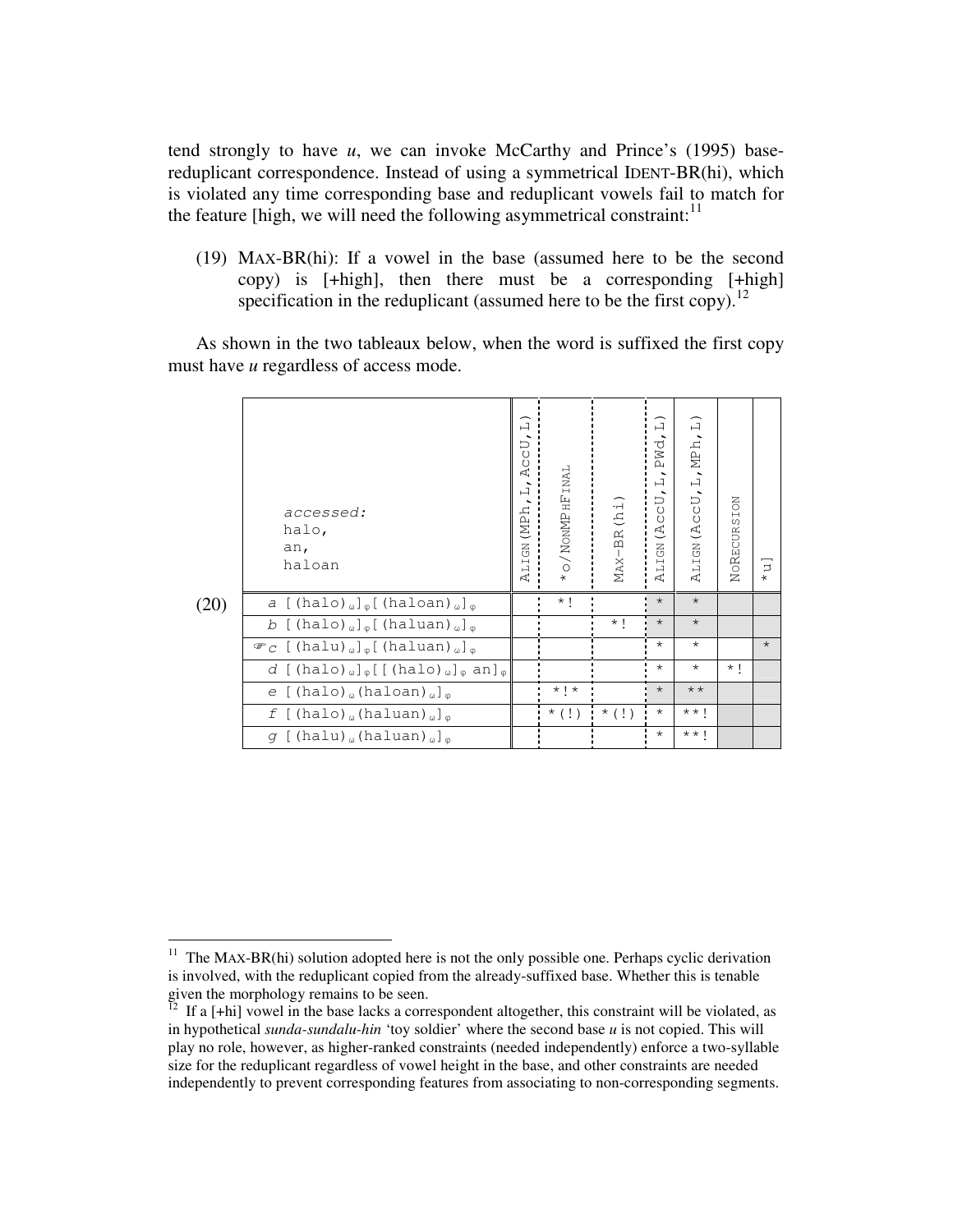|      | accessed:<br>halohaloan                                                                                                                                                                    | ALIGN (MPh, L, ACCU, L | WONNERFINAL | MAX-BR(hi)    | $\widehat{=}$<br>PWd,<br>$\frac{1}{2}$<br>ALIGN (ACCU | $\widehat{\Box}$<br>MPh,<br>$\frac{1}{11}$<br>ALIGN (ACCU | NORECURSION | $\supset$<br>$\star$ |
|------|--------------------------------------------------------------------------------------------------------------------------------------------------------------------------------------------|------------------------|-------------|---------------|-------------------------------------------------------|-----------------------------------------------------------|-------------|----------------------|
| (21) | $a$ [(halo) <sub><math>\omega</math></sub> ] <sub><math>\varphi</math></sub> [(haloan) <sub><math>\omega</math></sub> ] <sub><math>\varphi</math></sub>                                    | $\star$ (!)            | $\star$ (!) |               |                                                       |                                                           |             |                      |
|      | b $[$ (halo) <sub><math>\omega</math></sub> $]$ <sub><math>\varphi</math></sub> $[$ (haluan) <sub><math>\omega</math></sub> $]$ <sub><math>\varphi</math></sub>                            | $\star$ (!)            |             | $\star$ (!)   |                                                       |                                                           |             |                      |
|      | $C$ [(halu) <sub>a</sub> ] <sub><math>\varphi</math></sub> [(haluan) <sub>a</sub> ] <sub><math>\varphi</math></sub>                                                                        | $\star$ (!)            |             |               |                                                       |                                                           |             | $\star$              |
|      | $d$ [(halo) <sub><math>\omega</math></sub> ] <sub><math>\varphi</math></sub> [[(halo) <sub><math>\omega</math></sub> ] <sub><math>\varphi</math></sub> an] <sub><math>\varphi</math></sub> | $\star$ (!)            |             |               |                                                       |                                                           | $\star$     |                      |
|      | $e$ [(halo) <sub><math>\omega</math></sub> (haloan) <sub><math>\omega</math></sub> ] <sub><math>\omega</math></sub>                                                                        |                        | $*$   $*$   |               |                                                       |                                                           |             |                      |
|      | $f$ [(halo) <sub>ω</sub> (haluan) <sub>ω</sub> ] <sub>ω</sub>                                                                                                                              |                        | $*$ (!)     | $\cdot$ * (!) |                                                       |                                                           |             |                      |
|      | $\mathcal{F}$ q [(halu) (haluan) (] (                                                                                                                                                      |                        |             |               |                                                       |                                                           |             |                      |

The reason for rejecting IDENT-BR(hi) is that it would, incorrectly, force identity in non-suffixed words under whole-word access: in (22), candidate *f* would win instead of the correct *e*.

|      | accessed:<br>halohalo                                                                                                                                 | $\Box$<br>AccU<br>$\overline{a}$<br>ALIGN (MPh | NONMPHFINAL | MAX-BR (hi)             | STEMISHEAD      | $\widehat{=}$<br>PWd,<br>$\frac{1}{2}$<br>(AccU,<br><b>ALIGN</b> | $\widehat{\Box}$<br>MPh <sub>.</sub><br>.<br>니<br>IJ<br>(AC)<br><b>ALIGN</b> | <b>NORECURSION</b> | $\stackrel{\square}{\star}$ |
|------|-------------------------------------------------------------------------------------------------------------------------------------------------------|------------------------------------------------|-------------|-------------------------|-----------------|------------------------------------------------------------------|------------------------------------------------------------------------------|--------------------|-----------------------------|
| (22) | $a$ [(halo) <sub>ω</sub> ] <sub>φ</sub> [(halo) <sub>ω</sub> ] <sub>φ</sub>                                                                           | $\star$ !                                      |             |                         |                 |                                                                  |                                                                              |                    |                             |
|      | b $[$ (halu) $_{\omega}$ ] $_{\varphi}$ [ (halo) $_{\omega}$ ] $_{\varphi}$                                                                           | $\star$ !                                      |             |                         |                 |                                                                  |                                                                              |                    | $\star$                     |
|      | $C$ [(halu) <sub><math>\omega</math></sub> ] <sub><math>\varphi</math></sub> [(halu) <sub><math>\omega</math></sub> ] <sub><math>\varphi</math></sub> | $\star$ !                                      |             |                         |                 |                                                                  |                                                                              |                    | $\star\star$                |
|      | $d$ [(halo) <sub>ω</sub> (halo) <sub>ω</sub> ] <sub>φ</sub>                                                                                           |                                                | $\star$ 1   |                         |                 |                                                                  |                                                                              |                    |                             |
|      | ☺<br>$e$ [(halu) <sub>a</sub> (halo) <sub>a</sub> ] <sub><math>\sigma</math></sub>                                                                    |                                                |             | $\star$ 1               |                 |                                                                  |                                                                              |                    |                             |
|      | $\bullet^*$ f [(halu) <sub>ω</sub> (halu) <sub>ω</sub> ] <sub>φ</sub>                                                                                 |                                                |             |                         |                 |                                                                  |                                                                              |                    | $\star$                     |
|      | $g$ [(halu(halo) <sub>ω</sub> ) <sub>ω</sub> ] <sub>φ</sub>                                                                                           |                                                |             | $*(!)$ $*(!)$           |                 |                                                                  |                                                                              | $\star$            |                             |
|      | $h$ [((halu) <sub>ω</sub> halo) <sub>ω</sub> ] <sub>φ</sub>                                                                                           |                                                |             | $\star$ (!)             | $\cdot$ $*$ (!) |                                                                  |                                                                              | $\star$            |                             |
|      | $i$ [(haluhalo) <sub><math>\omega</math></sub> ] <sub><math>\varphi</math></sub>                                                                      |                                                |             | $\star$ (!) $\star$ (!) |                 |                                                                  |                                                                              |                    |                             |

The grammar give so far correctly predicts that raising should be obligatory under suffixation: because the suffix must be part of the stem's p-word, a fortiori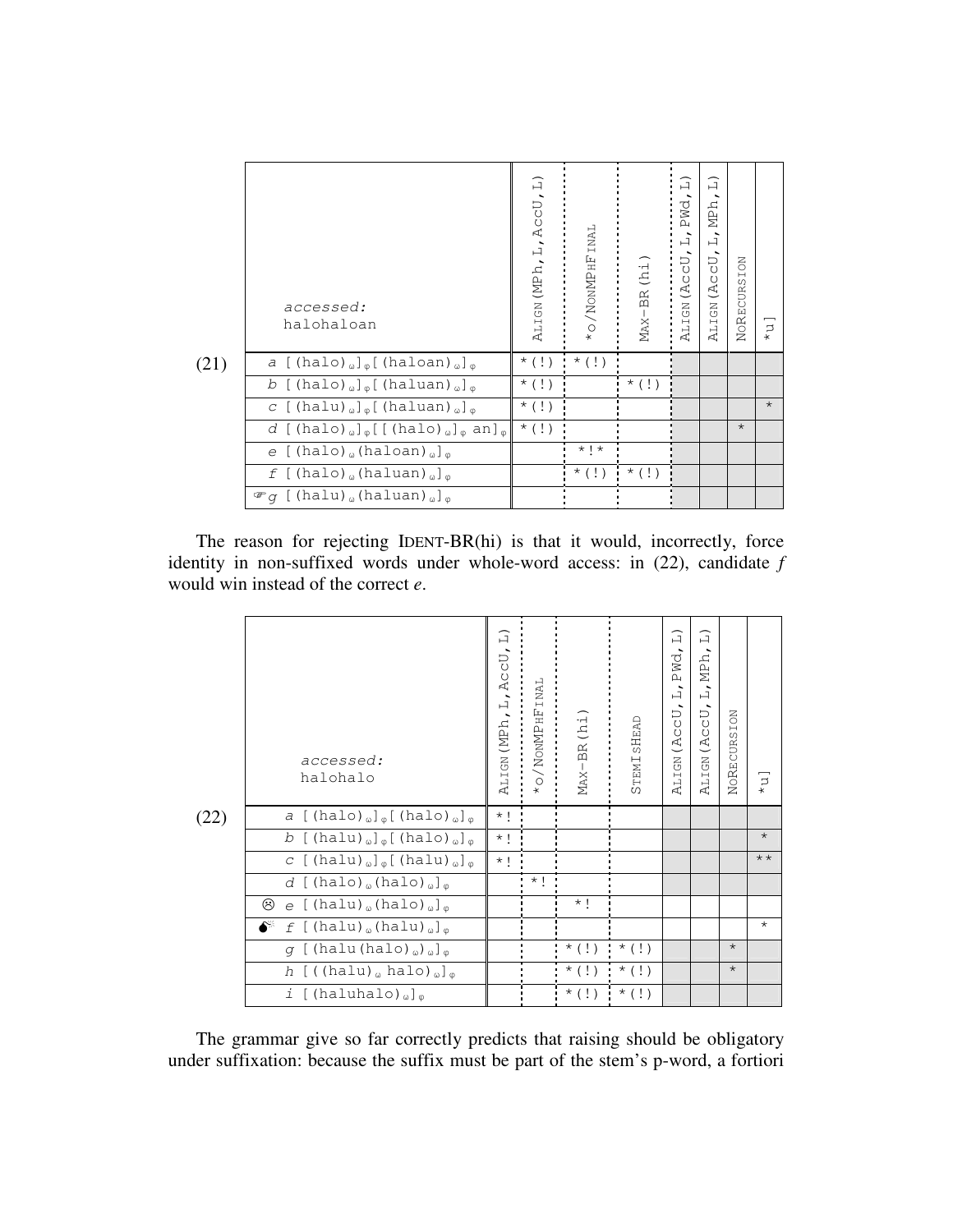it must belong to the stem's minor phrase, and thus the last vowel of the stem is minor-phrase-medial:



In native words, raising under suffixation does indeed seem to be obligatory (with the exception of some pseudo-reduplicated words: see Zuraw 2002). This is supported by the corpus data—nearly all the relevant words take *u* 95 to 100% of the time:



**Figure 12:** suffixation: rate of *u* in syllable preceding suffix.

Among loans, however, *o*-to-*u* raising under suffixation tends to be blocked when the preceding syllable has a mid vowel *e* or *o* (and more so to the extent that the two syllables are similar; this phenomenon is discussed in detail in Zuraw 2002). To take two extreme examples, *loko* 'crazy' (Spanish *loco*), whose penult and ultima both have *o*, tends not to undergo raising: *loko-hin* 'be fooled'; by contrast, *prito* 'fry' (< Spanish *frito*), whose penult lacks a mid vowel, usually does raise: *pritu-hin* 'be fried'.

We might wonder if, in addition to this phonological effect, there is some frequency effect among the suffixed loans. The grammar so far predicts that there should not be: regardless of access mode, the stem and suffix belong to the same minor phrase. Whatever constraints are preventing raising in certain loans must be doing so despite the vowel in question's minor-phrase-medial position. This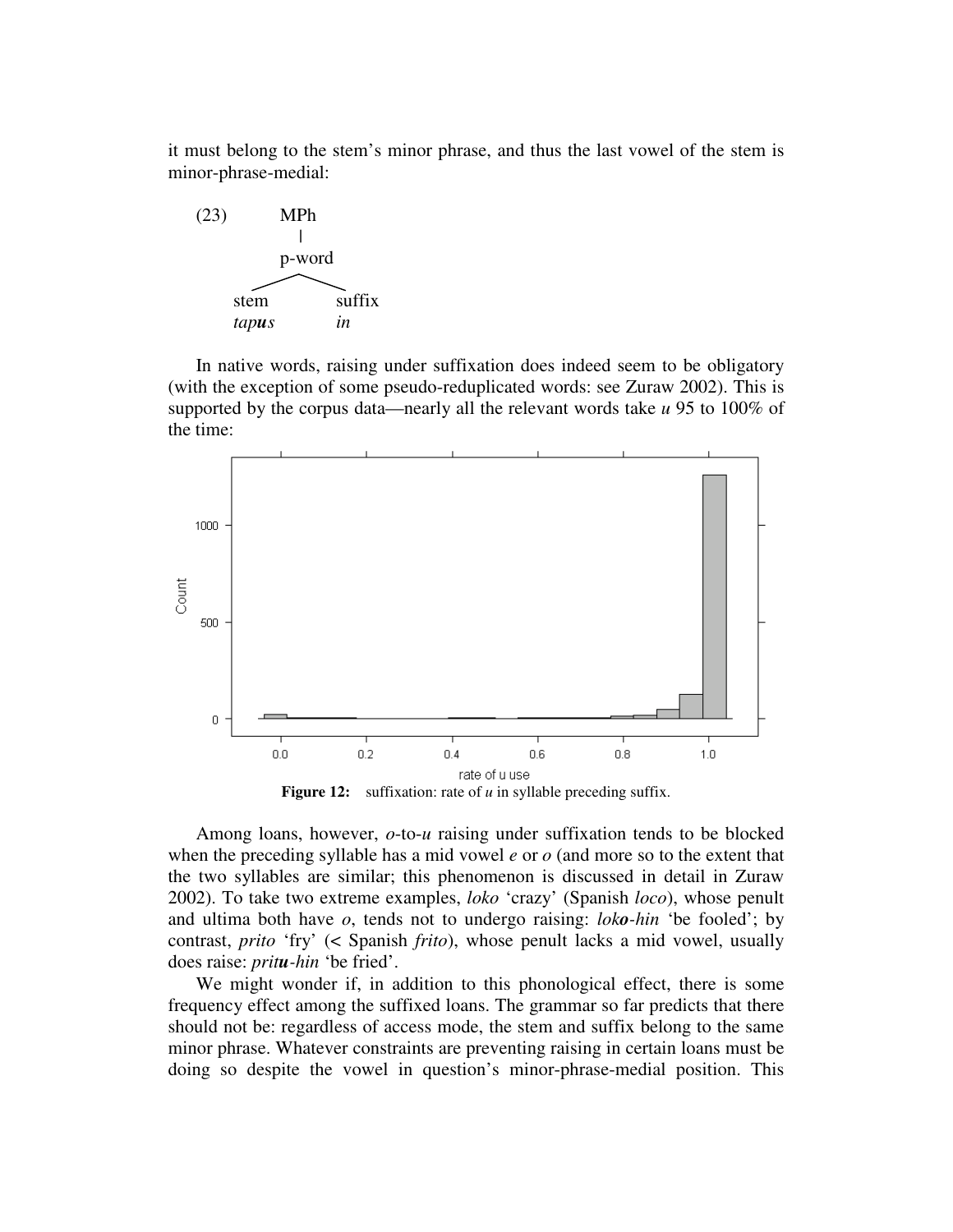prediction is borne out by the corpus data. In Figure 13, we see that there is no consistent trend for words with lower frequency to have a greater proportion of *o*.



## **4 Case study III: nasal substitution**

Tagalog prefixes that end in a nasal (often taken to be underlyingly  $/η$ ) can display three behaviors when they combine with an obstruent-initial stem (see Zuraw 2000 for much more detail on this phenomenon), as shown in (24). They can simply combine (a), or the nasal can assimilate in place to the following obstruent (b), or the nasal and obstruent can be replaced by a nasal with the place of articulation of the original obstruent (c). It is this third case that is known as nasal substitution; in /pan+pasko/, the nasal-substitution option is by far the most frequent, but for other words, other options may predominate.

| (24) | /pan+pasko/                          | for Christmas' |                     |
|------|--------------------------------------|----------------|---------------------|
| a.   | non-assimilation                     | pan-pasko      | $<$ pang-pasko $>$  |
| b.   | assimilation                         | pam-pasko      | $<$ pam-pasko $>$   |
|      | nasal substitution<br>$\mathbf{C}$ . | pamasko        | <pamasko></pamasko> |

As discussed in Zuraw 2000, whether a word characteristically undergoes nasal substitution is greatly influence by the stem-initial obstruent: voiceless *p*, *t*, *s*, *k* undergo nasal substitution at high rates, *b* at a lower rate, *d* at still a lower rate, and *g* almost never. The mosaic plot in Figure 14 shows data compiled from a dictionary, English 1986 (1,422 words). Each column shows, for words whose stems begin with a certain obstruent, the percentage of words that undergo nasal substitution (black), the percentage that vary (grey), and the percentage that do not undergo nasal substitution. The widths of the columns are scaled to reflect the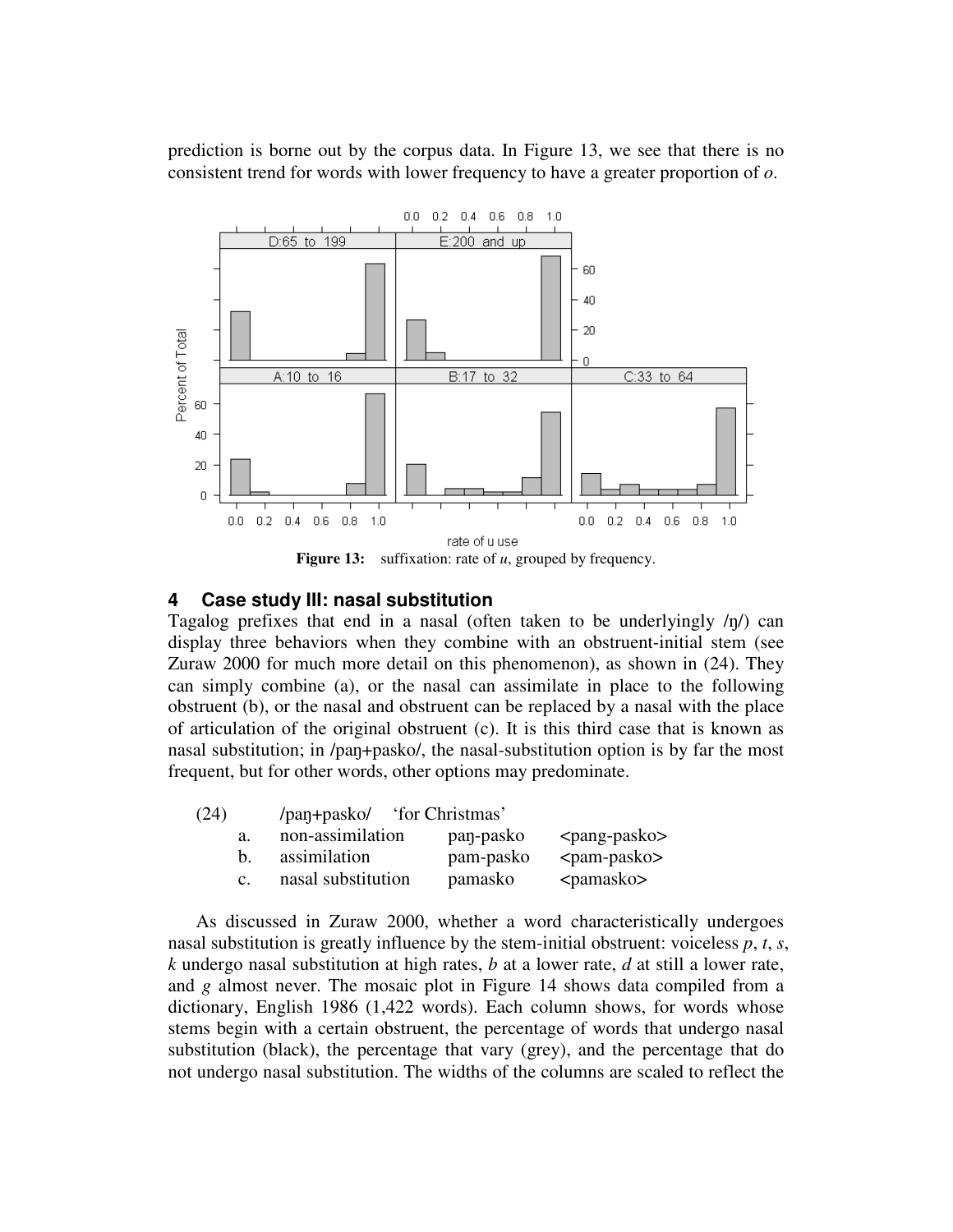number of items in the column—equal areas represent equal numbers of items; for example, the *d* and *g* columns are narrow because there are relatively few relevant words with *d*- or *g*-initial stems.



**Figure 14:** nasal substitution rates according to dictionary (English 1986)

In addition to the phonological effect—which wipes out most of the possibility for variation except in *b*- and *d*-initial stems—there seems to be a frequency effect. Figure 15 shows data for words with *b*-initial stems identified by the morphological segmenter. We can see that the highest-frequency words have the highest rate of nasal substitution (assimilation and non-assimilation are grouped together).



**Figure 15:** nasal substitution rates in corpus for words with *b*-initial stems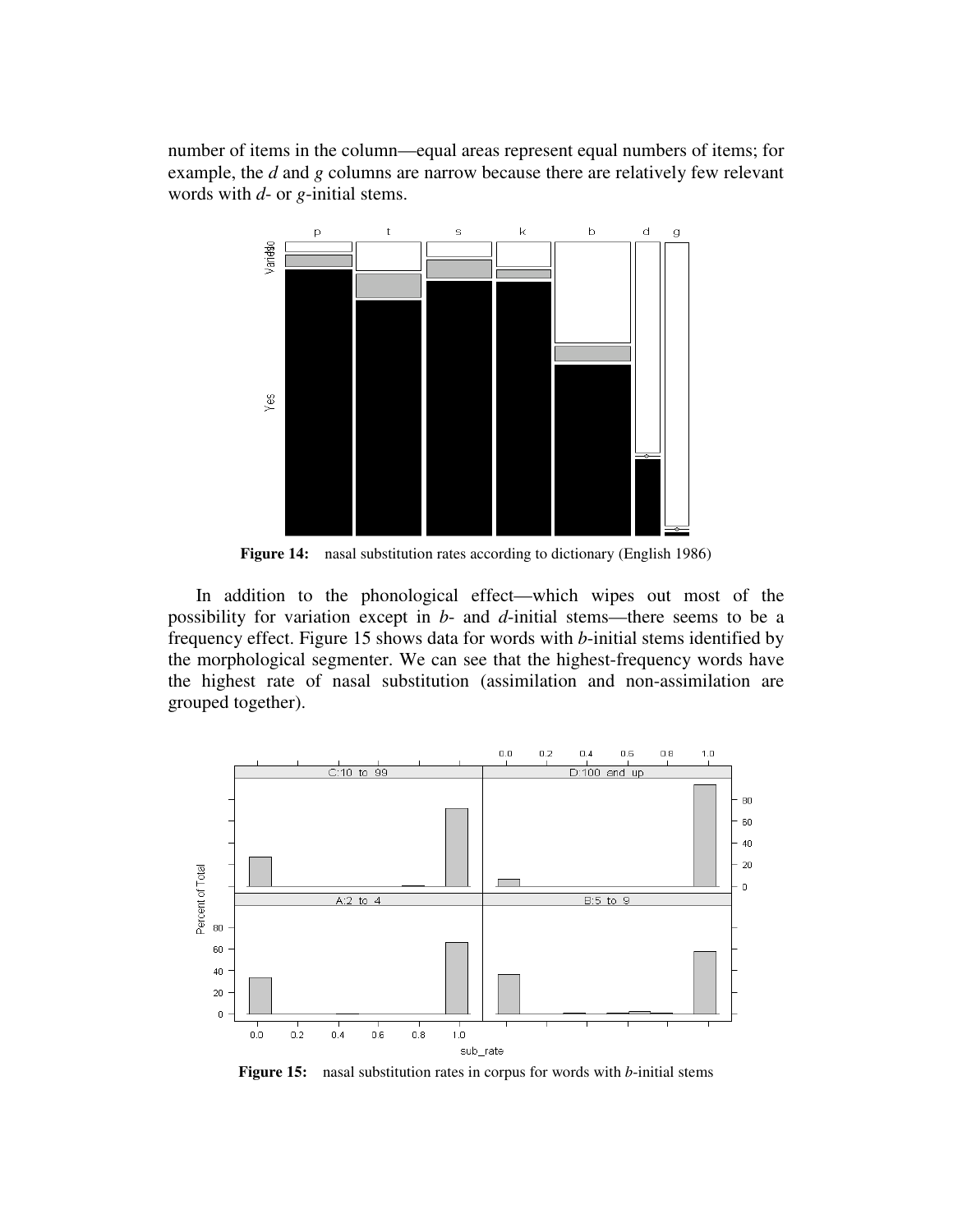The frequency effect in nasal substitution is particularly interesting because it is not compatible with a model in which morphology-sensitive rules simply are blocked by morpheme boundaries, and applicable when boundaries have been erased because of, e.g., high frequency (perhaps diachronically). This is because nasal substitution is restricted to the prefix-stem boundary. There are plenty of nasal-obstruent sequences within roots, and they don't seem to show any tendency towards deletion of the obstruent. The rule or constraint driving nasal substitution must refer to the morpheme boundary, so the morpheme boundary must remain present, at least at the moment when a word acquires a nasal-substituted form. (Nasal substitution is still productive—Spanish and English loans can acquire nasal-substituted forms, as for example *pasko* in (24), from Spanish *pascua*.) I leave integration of the nasal-substitution case into the grammar set out above for future research.

## **5 Summary**

The application of phonological processes has been argued here to be partly sensitive to distributional factors such as frequency, and partly governed by what we standardly think of as the grammar. This paper has explored three case studies of such dual conditioning in Tagalog. In the first case, tapping, we saw that morphology can override frequency: prefixed words show frequency-influenced variation, but suffixed words must undergo the rule, and compound-reduplicated words rarely do. In the second case, vowel height, we saw that a phonological effect, base-reduplicant identity, could override frequency: compoundreduplicated words show frequency-influenced variation, but (asymmetrical) base-reduplicant identity overrides this variation. No frequency effects were found for vowel height in suffixed words; there is variation among loans, but it seems to be conditioned by phonological factors only, consistent with the analysis of suffixed words that was given to account for the tapping facts—again, morphology overrides frequency. In the third case, nasal substitution, phonological factors made frequency effects invisible except in a restricted group of cases. In sum, the application of phonological processes can be sensitive to frequency, and morphology and phonology can override frequency.

As a result of these findings, it was proposed that the grammar has access not just to a set of retrieved morphemes, but to information about which lexical entries were accessed to retrieve those morphemes.

## **References**

Anderson, S. To appear. Second position clitics in Tagalog. In *The Nature of the Word*, ed. by S. Inkelas & K. Hanson. MIT Press.

Baayen, R. H. & R. Schreuder. 1999. War and peace: morphemes and full forms in a noninteractive activation parallel dual route model. *Brain and Language* 68.27–32.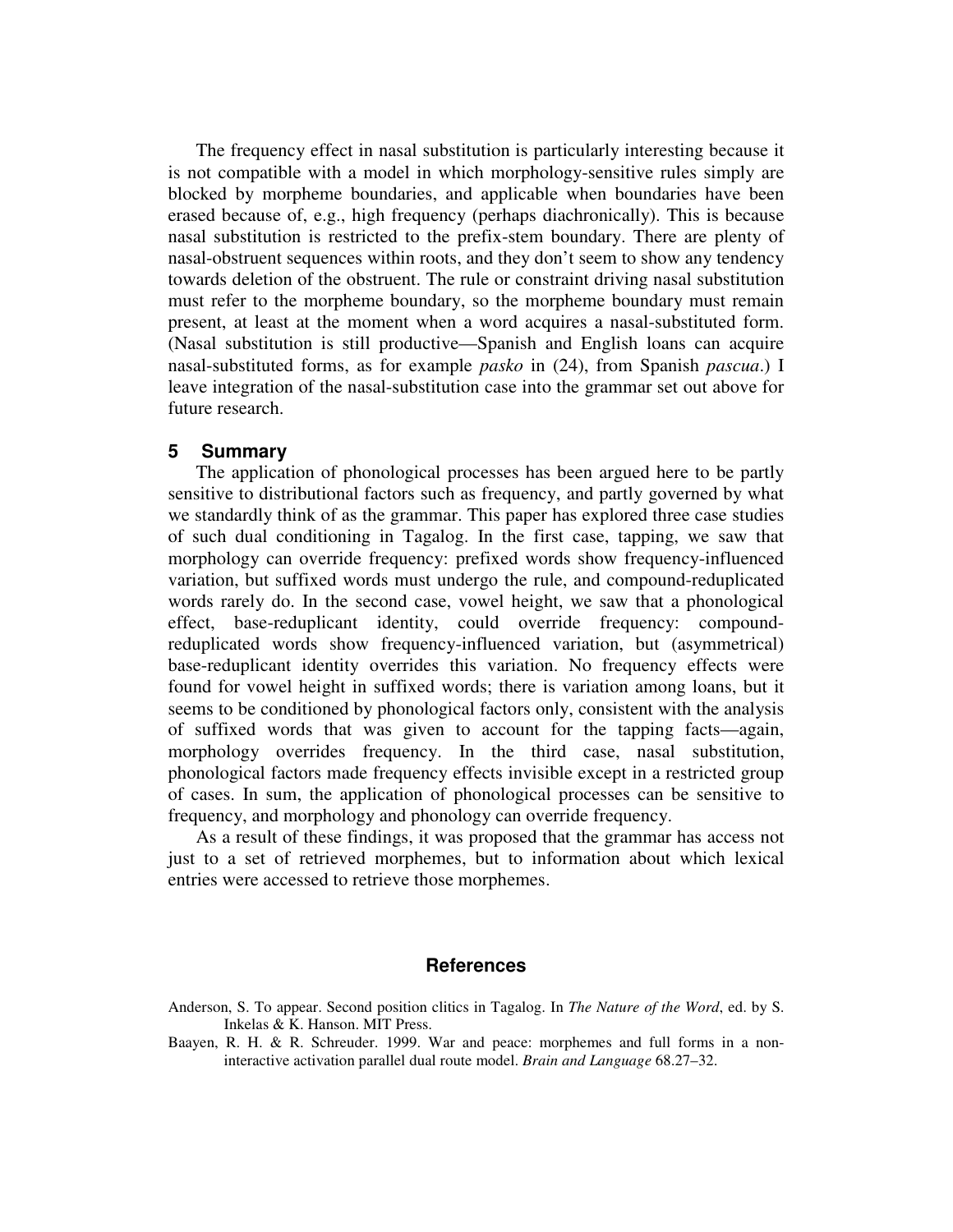- Baroni, M. 2000. *Distributional Cues in Morpheme Discovery: A Computational Model and Empirical Evidence.* UCLA dissertation.
- Baroni, M. 2001. The representation of prefixed forms in the Italian lexicon: Evidence from the distribution of intervocalic [s] and [z] in northern Italian. In *Yearbook of Morphology 1999*, ed. by G. Booij & J. van Marle, 121-152. Dordrecht: Springer.
- Baroni, M. 2005. PotaModule. Software.
- Benua, L. 1997. *Transderivational Identity: Phonological Relations between Words*. University of Massachusetts, Amherst dissertation.
- Burzio, L. 1996. Surface Constraints versus Underlying Representation. In *Current Trends in Phonology: Models and Methods*. Vol. 1, ed. by J. Durand & B. Laks, 97-122. Salford: University of Salford Publications.
- Bybee, J. 2001. *Phonology and Language Use.* Cambridge: Cambridge University Press.
- Christophe, A., S. Peperkamp, C. Pallier, E. Block & J. Mehler. 2004. Phonological phrase boundaries constrain lexical access. *Journal of Memory and Language* 51.523-547.
- Crosswhite, K. 1998. Segmental vs. prosodic correspondence in Chamorro. *Phonology* 15.281-316.
- Davis, M. H. & W. Marslen-Wilson. 2002. Leading up the lexical garden path: segmentation and ambiguity in spoken word recognition. *Journal of Experimental Psychology: Human Perception and Performance* 28.218-244.
- English, L. 1986. *Tagalog-English Dictionary*. Manila: National Book Store.
- Ghani, R., R. Jones & D. Mladenić. 2004. Building minority language corpora by learning to generate Web search queries. *Knowledge and Information Systems* 7.56-83.
- Guevara, R. C., M. Co, E. Espina, I. D. Garcia, E. Tan, R. Ensomo, & R. Sagum. 2002. Development of a Filipino speech corpus. In *Proc. 3 rd National ECE Conference*.
- Hay, J. & R. H. Baayen. 2002. Parsing and productivity. In *Yearbook of Morphology 2001*, ed. by G. Booij & J. van Marle, 203-235. Dordrecht: Kluwer Academic Publishers.
- Hay, J. 2003. *Causes and Consequences of Word Structure.* New York & London: Routledge.
- Hayes, B. 1989. The Prosodic Hierarchy in meter. In *Rhythm and Meter*, ed. by P. Kiparsky & G. Youman, 201-260. Orlando, FL: Academic Press.
- Hayes, B., B. Tesar & K. Zuraw. 2003. OTSoft. Software.
- Kenstowicz, M. 1996. Base identity and uniform exponence: alternatives to cyclicity. In *Current Trends in Phonology: Models and Methods*. Vol. 1, ed. by J. Durand & B. Laks, 363-393. Salford: University of Salford Publications.
- Kiparsky, P. 1982. Lexical morphology and phonology. In *Linguistics in the Morning Calm*, ed. by I.-S. Yang, 3-91. Seoul: Hanshin.
- Martin, A. 2005. Loanwords as pseudo-compounds in Malagasy. In *Proc. 12 th Annual Conference of the Austronesian Formal Linguistics Association*, *UCLA Working Papers in Linguistics* 12, ed. by J. Heinz & D. Ntelitheos, 287-295.
- McCarthy, J. & A. Prince 1993.Generalized alignment. In *Yearbook of Morphology 1993*, ed. by G. Booij & J. van Marle*,* 79-153. Dordrecht: Kluwer.
- McCarthy, J. & A. Prince. 1995. Faithfulness and reduplicative identity. *Papers in Optimality Theory, UMass Occasional Papers in Linguistics* 18.249-348.
- Mohanan, K.P. 1986. *The Theory of Lexical Phonology*. Dordrecht/Boston: D. Reidel Publishing Company.
- Nespor, M. & I. Vogel 1986. *Prosodic Phonology.* Dordrecht: Foris.
- Peperkamp, S. 1997. *Prosodic Words.* The Hague: Holland Academic Graphics.
- Pesetsky, D. 1979. Russian morphology and lexical theory. Ms., MIT.
- Pierrehumbert, J. 2002. Word-specific phonetics. In *Laboratory phonology VII*, ed. by C. Gussenhoven & N. Warner (eds.), 101-140. Berlin/New York: Mouton de Gruyter.
- Prince, A. & P. Smolensky 1993/2004. *Optimality Theory: Constraint Interaction in Generative Grammar*. Malden, MA: Blackwell. Originally circulated (1993) as Technical Report TR-2 (Rutgers Center for Cognitive Science)/Technical Report CU-CS-696-93 (University of Colorado at Boulder Department of Computer Science).